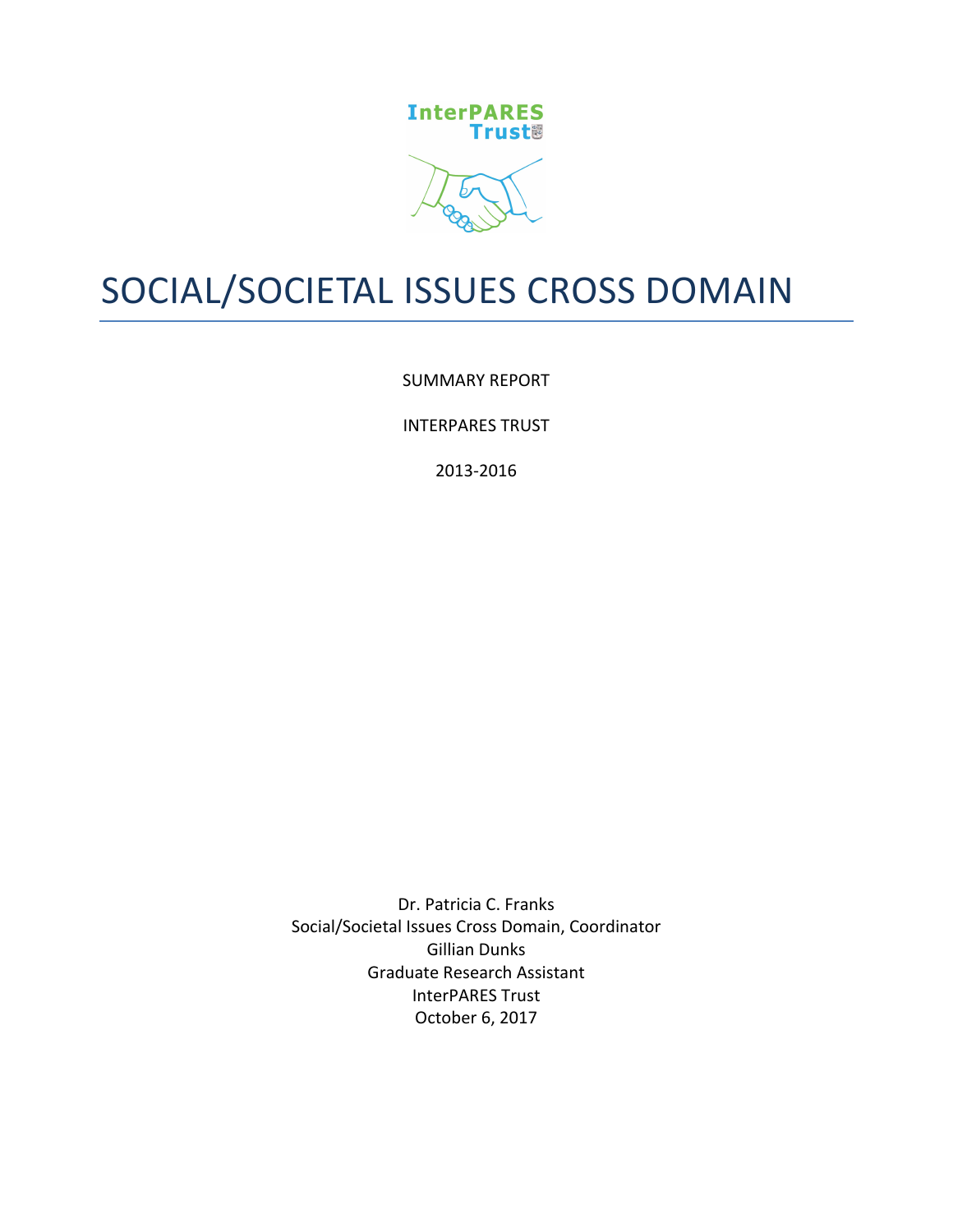# Table of Contents

| "Publication of Government Records on Social Media as a Means of Internet Governance" (AS10) 5    |  |
|---------------------------------------------------------------------------------------------------|--|
|                                                                                                   |  |
|                                                                                                   |  |
|                                                                                                   |  |
|                                                                                                   |  |
|                                                                                                   |  |
|                                                                                                   |  |
|                                                                                                   |  |
|                                                                                                   |  |
|                                                                                                   |  |
|                                                                                                   |  |
|                                                                                                   |  |
|                                                                                                   |  |
| "Role of Cyber Tools and Social Media in the Development of the Ukraine Crisis" (NA20) 14         |  |
|                                                                                                   |  |
|                                                                                                   |  |
| "Documentary Video on the Role of Records Processes and Democracy" (NA24) 15                      |  |
|                                                                                                   |  |
|                                                                                                   |  |
|                                                                                                   |  |
|                                                                                                   |  |
|                                                                                                   |  |
|                                                                                                   |  |
|                                                                                                   |  |
| "Social and Ethical Foundations of Preservation of Digital Historical-Cultural Heritage" (EU12)18 |  |
|                                                                                                   |  |
|                                                                                                   |  |
|                                                                                                   |  |
|                                                                                                   |  |
|                                                                                                   |  |
|                                                                                                   |  |
|                                                                                                   |  |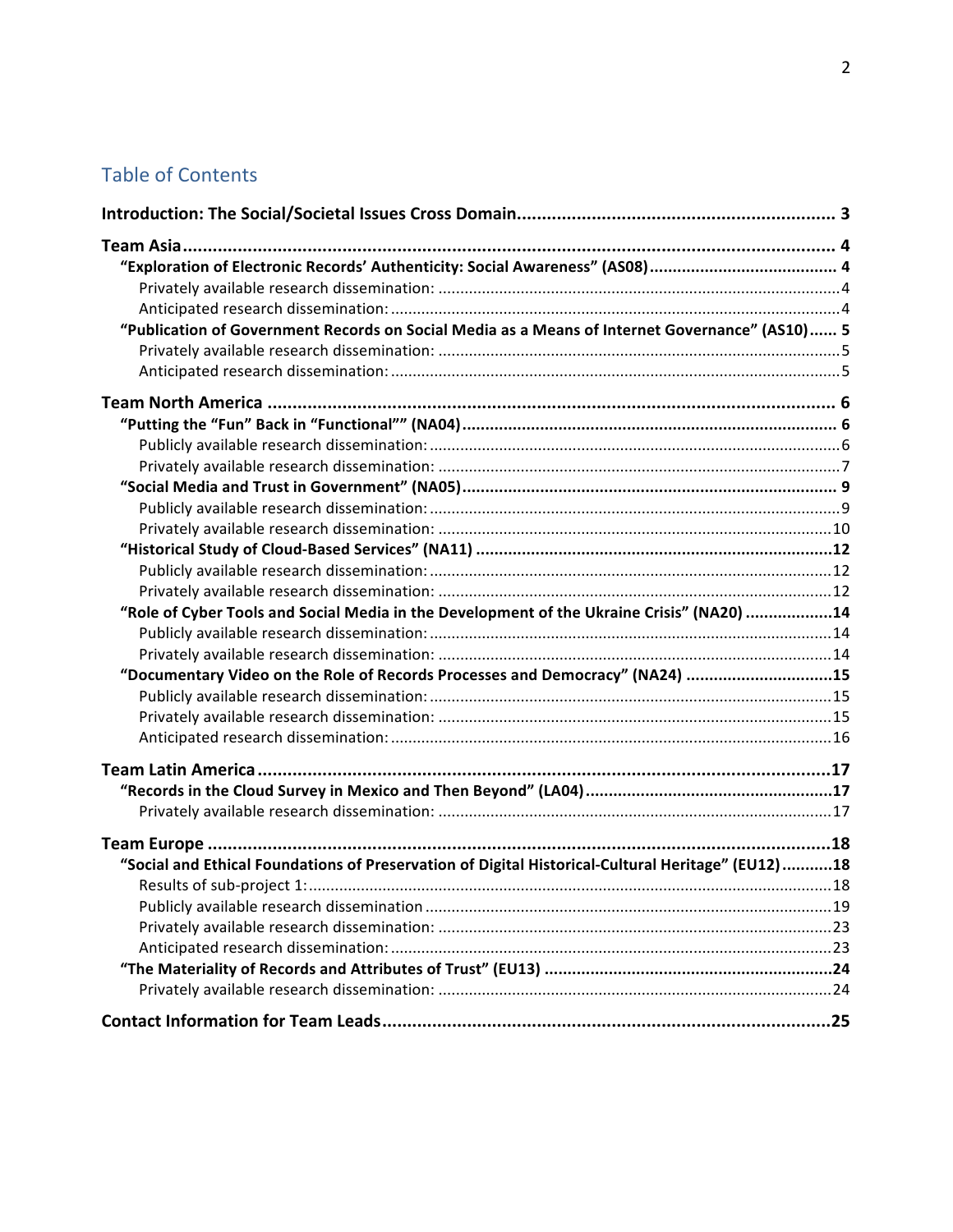# **Introduction: The Social/Societal Issues Cross Domain**

InterPARES Trust features five major research domains and five cross domains. Cross domains address topics and issues relevant to the five core research domains: Infrastructure, Security, Control, Access, and Legal. $<sup>1</sup>$  One of the cross domains pertinent to these major domains is</sup> "Social/Societal Issues," which InterPARES Trust describes as follows:

"This cross domain is concerned with the analysis of social change consequent to the use of the Internet, including but not limited to use/misuse of social media of all types, trustworthiness of news, data leaks (intentional or accidental/force majeure) [and] consequences, development issues (power balance in a global perspective), organizational culture issues, and individual behaviour issues."<sup>2</sup>

Currently, ten research projects from four international teams fall within the Social/Societal Issues cross domain:

Team Asia

AS08 - "Exploration of Electronic Records' Authenticity: Social Awareness"

AS10 - "Publication of Government Records on Social Media as a Means of Internet Governance"

Team North America

NA04 - "Putting the "Fun" Back in "Functional"

- NA05 "Social Media and Trust in Government"
- NA11 "Historical Study of Cloud-Based Services"
- NA20 "Role of Cyber Tools and Social Media in the Development of the Ukraine Crisis"
- NA24 "Documentary Video on the Role of Records Processes and Democracy"

Team Latin America

 

LA04 – "Records in the Cloud Survey in Mexico and Then Beyond" (Team Latin America, LA04)

Team Europe

EU12 - "Social and Ethical Foundations of Preservation of Digital Historical-Cultural Heritage"

EU13 - "The Materiality of Records and Attributes of Trust"

In what follows, the research dissemination from each project is briefly summarized.

 $1$  InterPARES Trust, "Research--Domains," accessed January 17, 2017, https://interparestrust.org/trust/about\_research/domains.

 $2$  Ibid.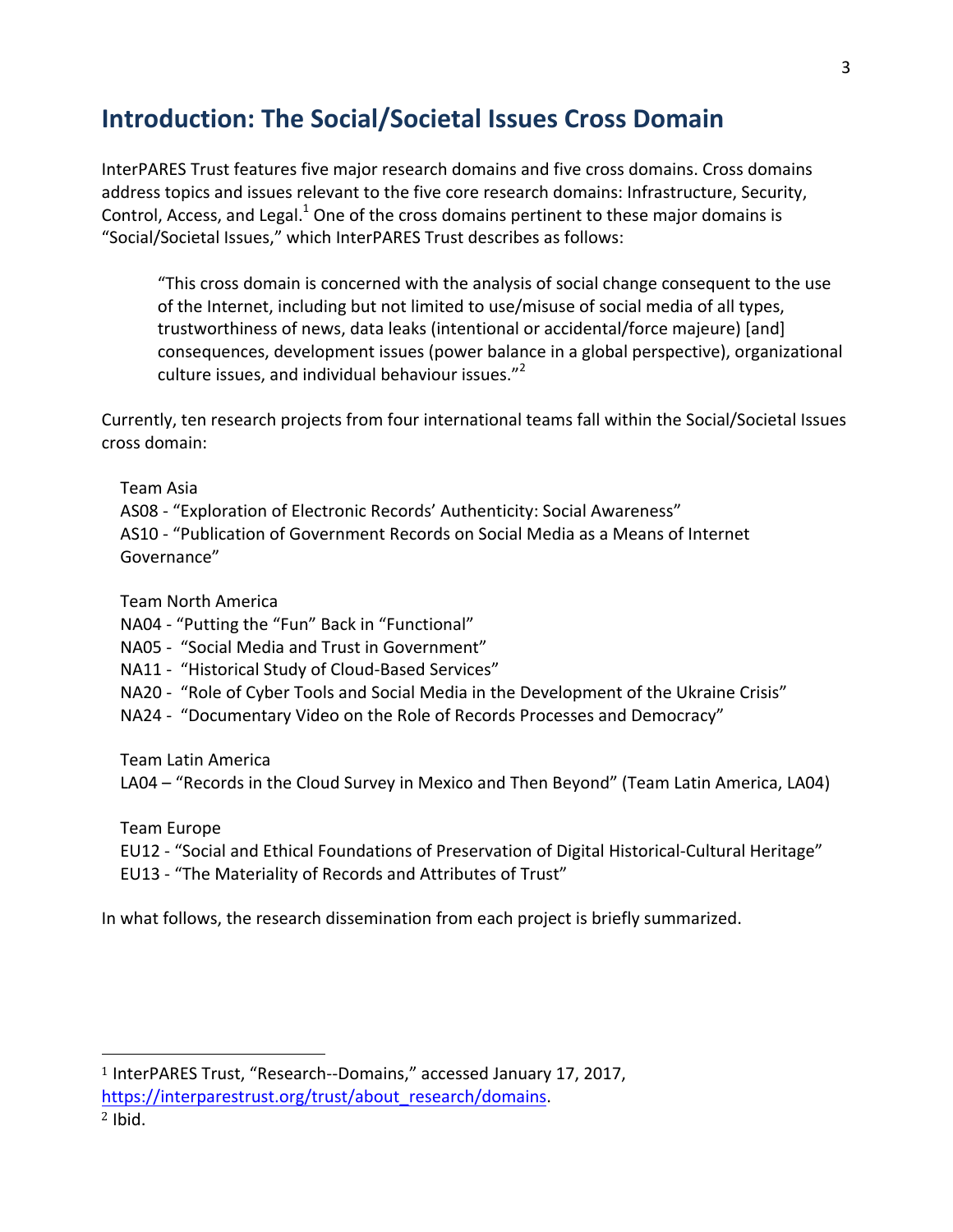# **Team Asia**

# "Exploration of Electronic Records' Authenticity: Social Awareness" **(AS08)**

No abstract available. $3$ 

Lead researcher: Ning Zhang

*Timeline:* February 2014-Spring 2017

**Privately available research dissemination:** 

- Zhang, Ning. "Research Project Proposal: The Further Exploration of Electronic Records Authenticity: The Social Awareness and the Applications in Various Practical Activities" (InterPARES Trust: 2014): https://interparestrust.org/docs/file/AS08\_20140216\_ExplorationERecordAuthSocial\_Inter nationalPlenary1\_Proposal\_Final.pdf.
	- Literature Review: The February 2017 Team Asia Status Report indicates that a literature review has been completed for this project, but this literature review is not available online.<sup>4</sup>

### **Anticipated research dissemination:**

• The February 2017 Team Asia Status Report indicates that this project has been suspended and that the lead researcher will be focusing on a parallel project with  $NA10<sup>5</sup>$ 

 $3$  Ibid.

<sup>&</sup>lt;sup>4</sup> See page 5 of the following:

https://interparestrust.org/docs/file/AS\_20170220\_ASTeamReport\_InternationalPlenary4\_Report .pdf.

 $5$  Ibid.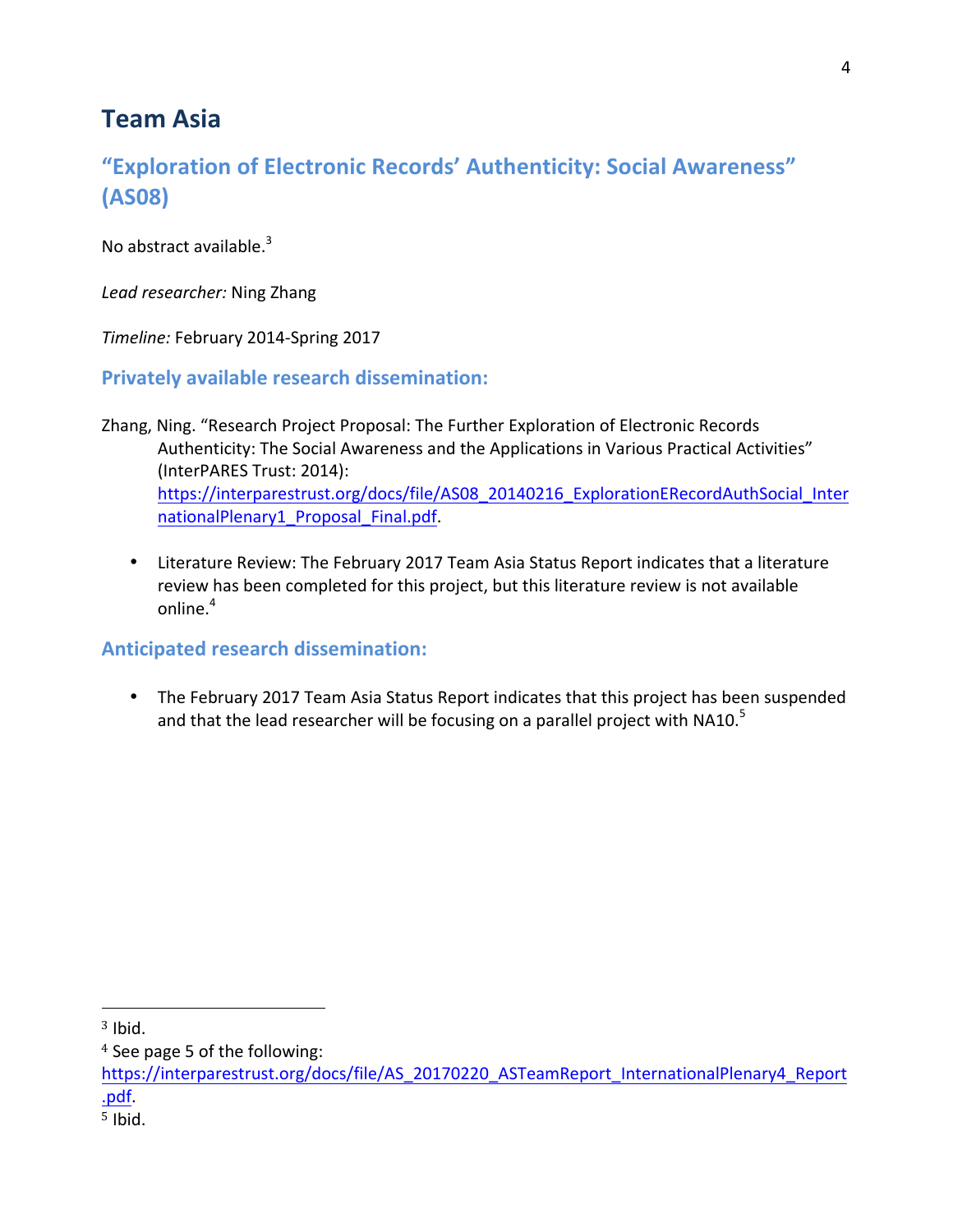# "Publication of Government Records on Social Media as a Means of **Internet Governance" (AS10)<sup>6</sup>**

The widespread use of owned media such as microblog, we-chat, blog, etc., not only has brought great challenges for the traditional media, but also is changing the way of government information disclosure in public emergencies. In the project, the researcher will review the related theories in We Media communication and information disclosure in order to explore the principles in and set up a mechanism for government information disclosure. Evaluation of the reality in Chinese government information disclosure in owned-media will also be included, and suggestions will be posed according to the result of theoretical study mentioned before.<sup>7</sup>

*Lead researcher:* Sherry Xie Additional researchers: Guanyan (Amelie) Fan, Wei Jiang

*Timeline:* February 2015-June 2016

### **Privately available research dissemination:**

Fan, Guanyan. "Research Project Proposal: Disclosure of Chinese Government Information" (InterPARES Trust, 2015): https://interparestrust.org/docs/file/AS10\_20150217\_DisclosureChineseGovtInfo\_Proposa l\_Final.pdf. 

### **Anticipated research dissemination:**

- One article being drafted by Guanyan Fan, Sherry Xie, and Wei Jiang based on a literature review about freedom of information in China.
- Literature review on the use of WeChat Public in government activities. This literature review comprises a review of government policies and a review of relevant academic work.

 $6$  Please note that on the public-facing InterPARES website this project is still titled "Disclosure of Chinese Government Information."

<sup>&</sup>lt;sup>7</sup> InterPARES Trust, "Research—Studies: Abstracts," accessed January 17, 2017, https://interparestrust.org/trust/about\_research/studies.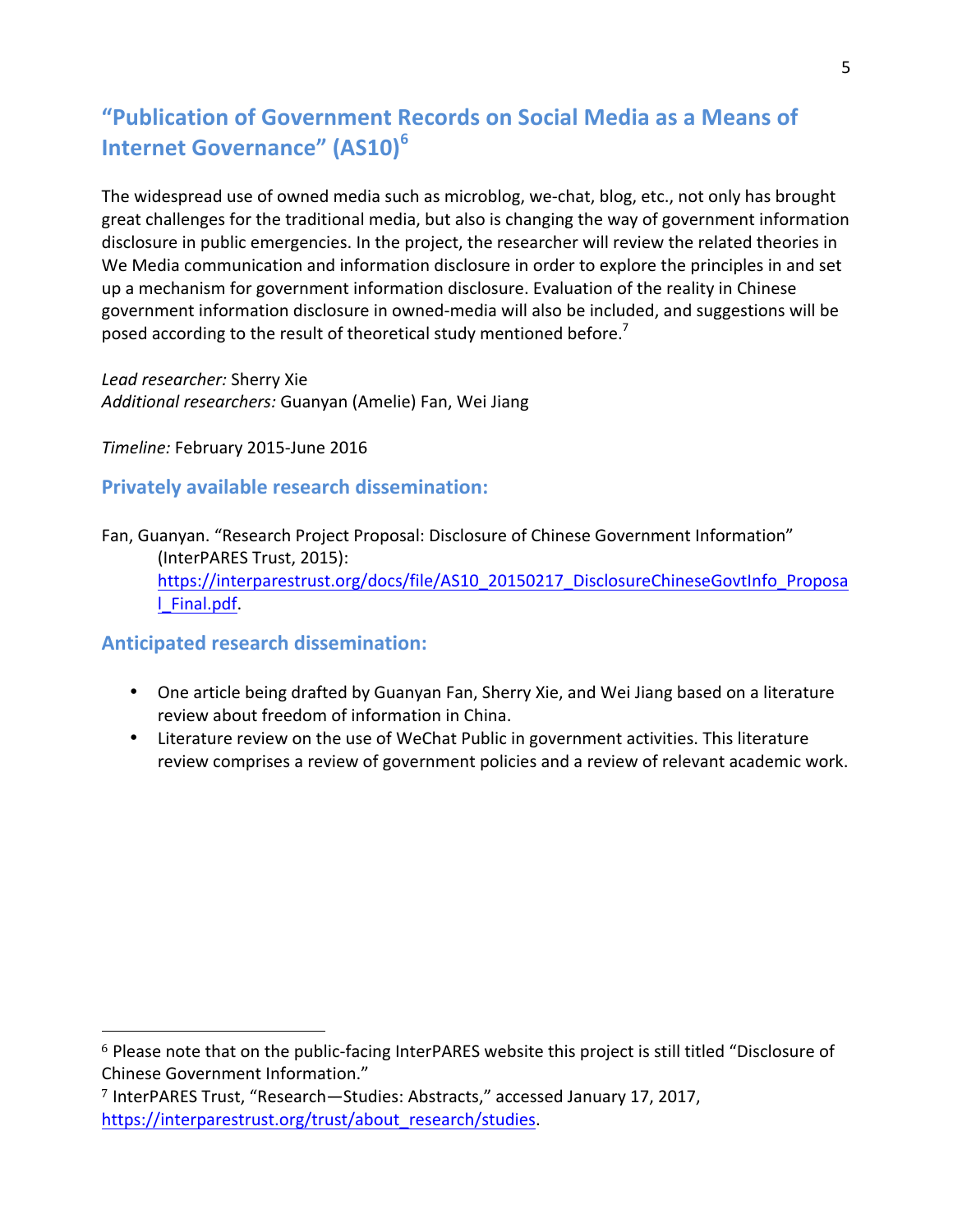### **Team North America**

### "Putting the "Fun" Back in "Functional"" (NA04)

This research looks at trust relationships from the perspective of the creators and internal users of organizational information/records and relevant systems/technologies. Its ultimate goal is to improve such relationships by positively influencing the way in which individuals perceive their work practices and the tools they use to accomplish them. The project also explores some of the socio-technical factors that appear to affect the management of written and non-written information in organizations. From a theoretical perspective, the research will provide insights into the 'intersubjective' (Smart 2006) domain of shared perceptions and understandings that has an impact on, and is influenced by, the way we trust information objects, people, and technology.

*Lead researcher:* Fiorella Foscarini Additional researchers: Gillian Oliver, Jim Suderman, Weimei Pan, Lisa Daulby, Rachel de Brouwer, Jennifer Vanderfluit 

*Timeline:*  September 2013-May 2016, Part 1 Fall 2016-End 2017, Part 2

#### **Publicly available research dissemination:**

#### *Conferences (Symposia, Sessions, Panels, Papers):*

- Pan, Weimei. "'Fun 'in' Functional'- Factors in the Acceptance of EDRMS." ARMA Vancouver Island and Government Records Services, Shared Service BC, EDRMS in Theory and Practice, Victoria, BC, October 8, 2015.
- Pan, Weimei. "Putting the 'Fun' Back in 'Functional.'" ARMA Vancouver Island and Government Records Services, Shared Services BC, October 6, 2016. https://interparestrust.org/assets/public/dissemination/NA04\_20151006\_FunInFunctional \_ARMABC2015.pdf.
- Pan, Weimei and Lisa Daulby. "Putting the 'Fun' Back in 'Functional'—Factors in the Acceptance of EDRMS." ARMA Canada Conference and Expo, May 26, 2015. https://interparestrust.org/assets/public/dissemination/NA04\_20150526\_FunInFunctional \_ARMA2015.pdf.
- Pan, Weimei. "'Fun' in 'Functional': An Empirical Study of Factors Influencing the Implementation of EDRMS in Canadian Public Sector." SLAIS Research Day, University of British Columbia School of Library, Archival and Information Studies, Vancouver, BC, March 6, 2015. https://interparestrust.org/assets/public/dissemination/NA04\_20150306\_FunInFunctional SLAISResearchDay Presenttion.pdf.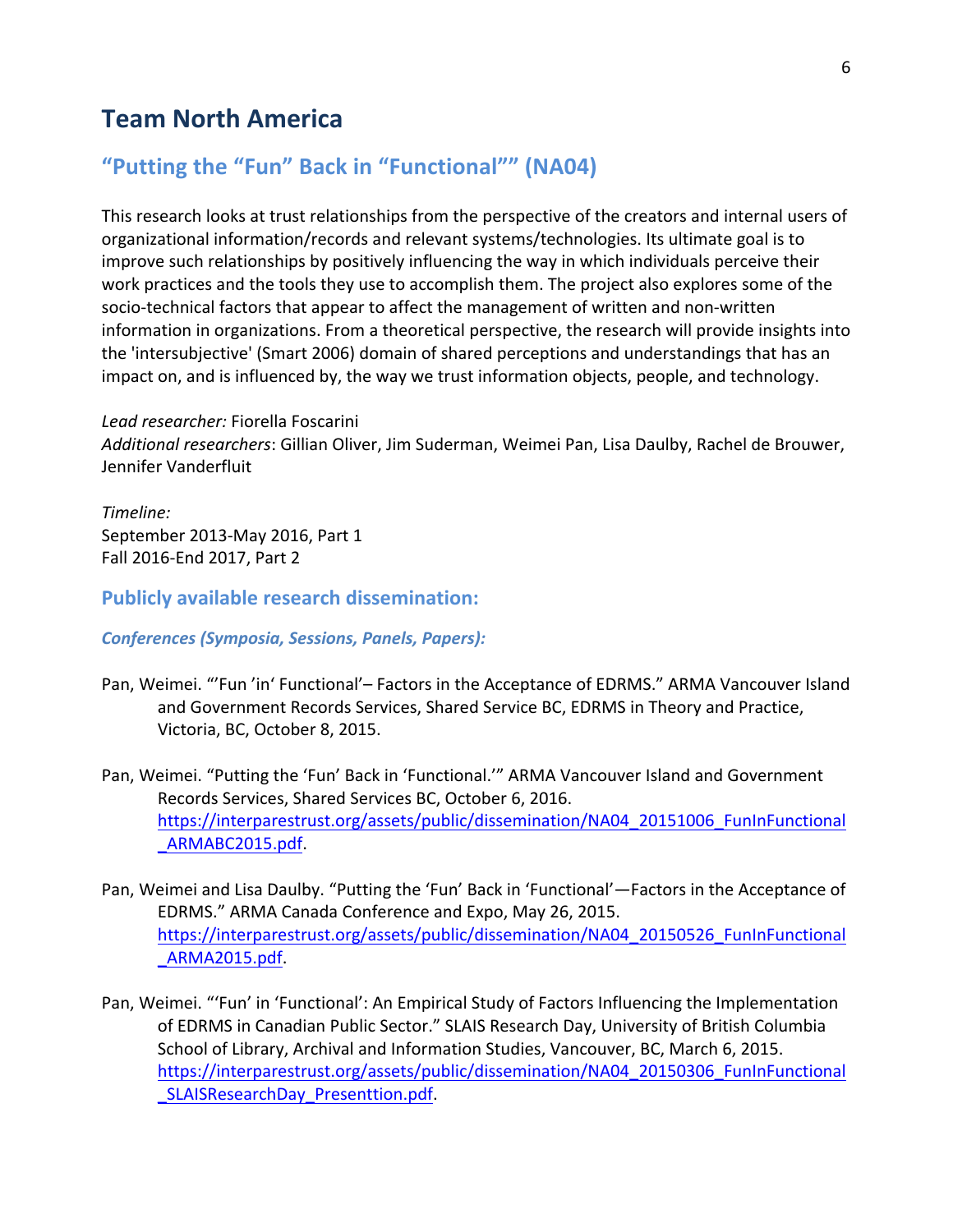#### *Refereed journals:*

Pan, Weimei and Daulby, L. "The Implementation of Electronic Recordkeeping Systems: An Exploratory Study of Socio-Technical Issues," *Records Management Journal* 27, no. 1  $(2017): 84.$ 

#### **Privately available research dissemination:**

Foscarini, Fiorella et al. "Mid-term Review: Putting the 'Fun' Back in 'Functional.'" InterPARES Trust, 2016. https://interparestrust.org/docs/file/NA04\_20160128\_PuttingFunFunctional\_International Plenary3\_MidtermReview\_Report.pdf.

Foscarini, Fiorella et al. "Interview Guide-Putting the 'Fun' Back in 'Functional.'" InterPARES Trust, 2014. https://interparestrust.org/docs/file/NA04\_20141010\_PuttingFunFunctional\_NAWorkshop 4\_InterviewGuide.pdf. 

- Pan, Weimei. "InterPARES Trust Project Research Report—Putting the 'Fun' Back in 'Functional.'" InterPARES Trust, 2014. https://interparestrust.org/docs/file/NA04\_20141010\_PuttingFunFunctional\_NAWorkshop 4\_Report.pdf.
- Foscarini, Fiorella. "InterPARES Trust Project Research Report—04 Putting the 'Fun' Back in 'Functional.'" InterPARES Trust, 2014. https://interparestrust.org/docs/file/NA04\_20140513\_PuttingFunFunctional\_NAWorkshop 3\_Report\_v1.pdf.
- de Brouwer, Rachel. "Literature Review—Human Technology Interaction in Organizational Settings." InterPARES Trust, 2014. https://interparestrust.org/docs/file/NA04\_20140517\_PuttingFunFunctional\_HCILiterature Review.pdf.
- Pan, Weimei. "Literature Review: Personal Information Management." InterPARES Trust, 2014. https://interparestrust.org/docs/file/NA04\_20140216\_PuttingFunFunctional\_Gamification LiteratureReview.pdf.
- Ferrante, Katie. "Literature Review: Gamification." InterPARES Trust, 2014. [Link online is incorrect].
- Foscarini, Fiorella. "InterPARES Trust Project Research Report—Putting the 'Fun' Back in 'Functional.'" InterPARES Trust, 2014. https://interparestrust.org/docs/file/NA04\_20140210\_PuttingFunFunctional\_International Plenary1\_Report\_v1.pdf.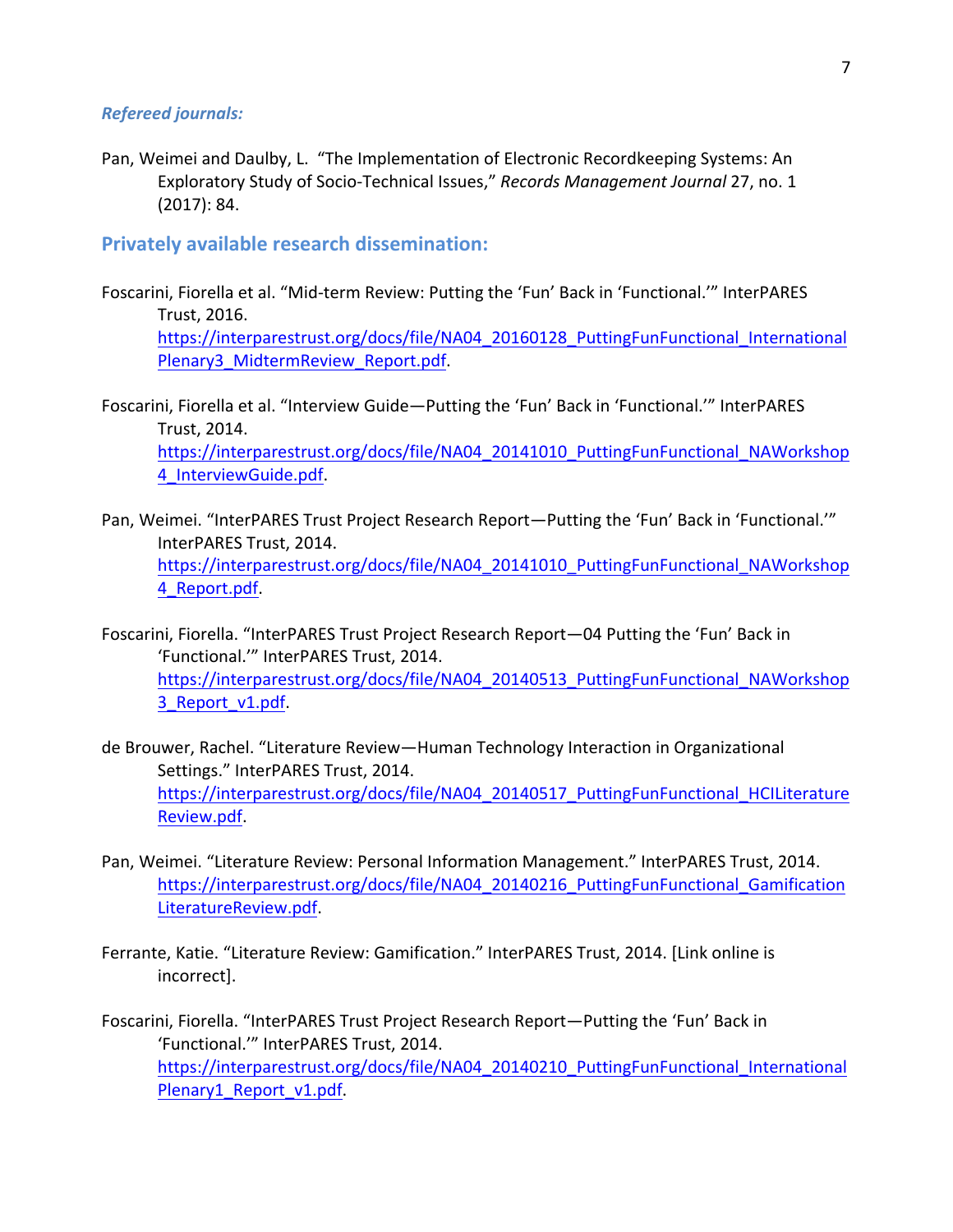Foscarini, Fiorella et al. "Research Project Proposal: Putting the 'Fun' Back in 'Functional.'" InterPARES Trust: 2013. https://interparestrust.org/docs/file/NA04\_20131028\_PuttingFunFunctional\_Proposal.pdf.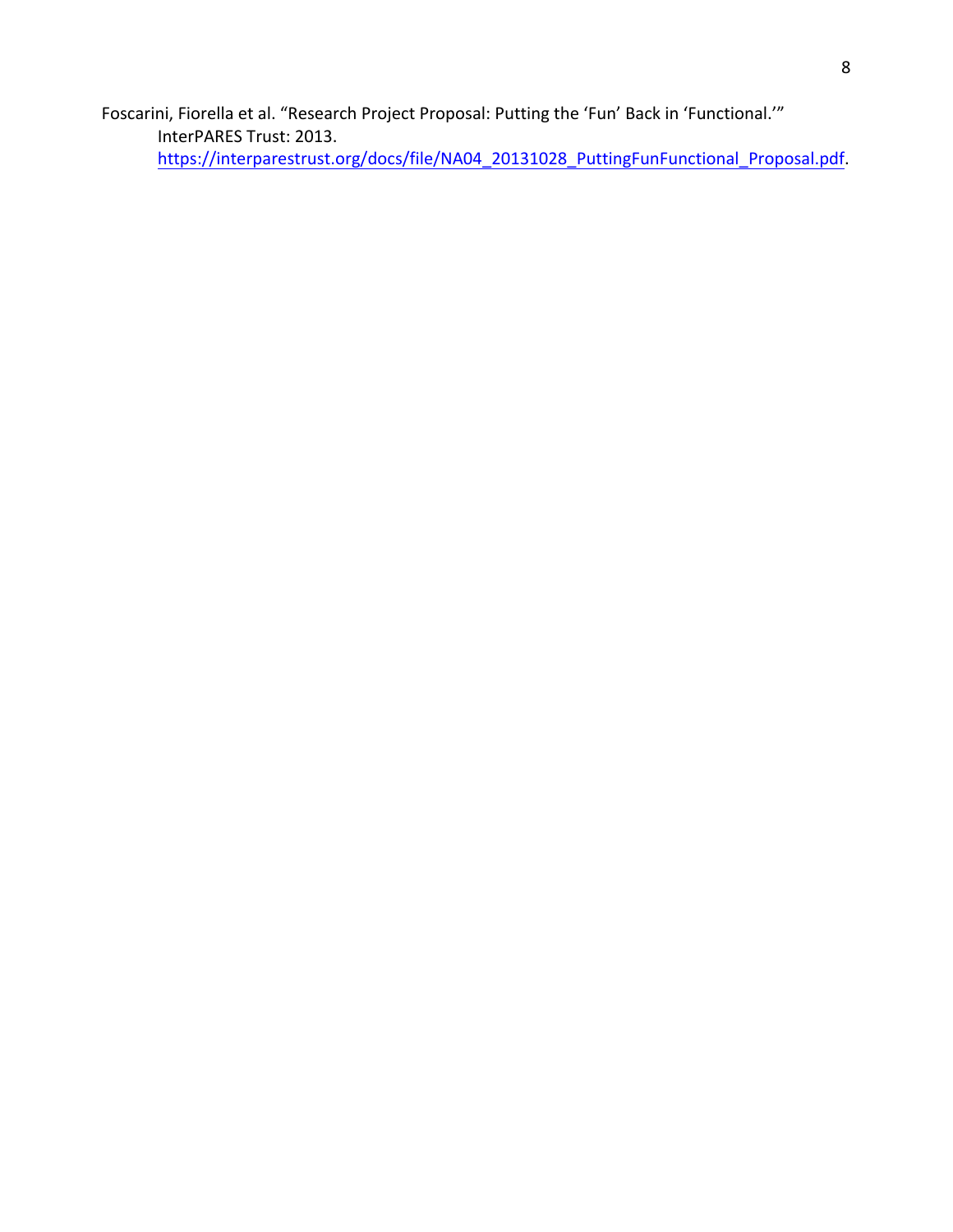### **"Social Media and Trust in Government" (NA05)**

The goal of this research project is to develop two or more case studies that analyze the citizen experience with government social media tools and use, with respect to issues of trust, including concepts of openness, transparency, accountability, and authenticity. The first phase of the project will explore the types of social media initiatives undertaken by several government organizations in the US and an equal number in Canada to determine how they utilize social media to engage citizens and provide customer service, as well as how the public reacts to those initiatives.

*Lead researcher:* Patricia Franks Researchers: Michelle Chen, Lois Evans

*Timeline:* September 2013-September 2014

**Publicly available research dissemination:** 

*InterPARES Trust Research Documents:*

- Dobretz, Jami A., Krysten Hanson. "Annotated Bibliography for *Federal Government Social Media* Use: The Balance Between Freedom of Information and Privacy." InterPARES Trust, May 2017. https://interparestrust.org/assets/public/dissemination/NA05\_20170510\_SocialMediaTrus tInGovernment AnnotatedBibliography Final.pdf.
- Franks, Pat, Michelle Chen, Tamara Becker, Lois Evans. "Social Media and Trust in Government-Phase 1 Final Report." InterPARES Trust, December 2016. https://interparestrust.org/assets/public/dissemination/NA05\_20161209\_SocialMediaTrus t\_Phase1\_FinalReport.pdf.
- Franks, Pat, Michelle Chen, Lois Evans, Tamara Becker. "Social Media and Trust in Government-Phase 1, Executive Summary." InterPARES Trust, December 2016. https://interparestrust.org/assets/public/dissemination/NA05\_20161209\_SocialMediaTrus t Phase1 ExecSummary.pdf.
- Franks, Pat, L.R. Banks, Alison Weck. "Social Media and Trust in Government-Annotated Bibliography v. 2." InterPARES Trust, October 2015. https://interparestrust.org/assets/public/dissemination/NA05\_20151013\_SocialMediaRes earch AnnotatedBibliography v2.pdf.

Franks, Pat, Alison Weck. "Social Media and Trust in Government—Literature Review v. 2." InterPARES Trust, October 2015. https://interparestrust.org/assets/public/dissemination/NA05\_20151013\_SocialMediaRes earch LiteratureReview v2.pdf.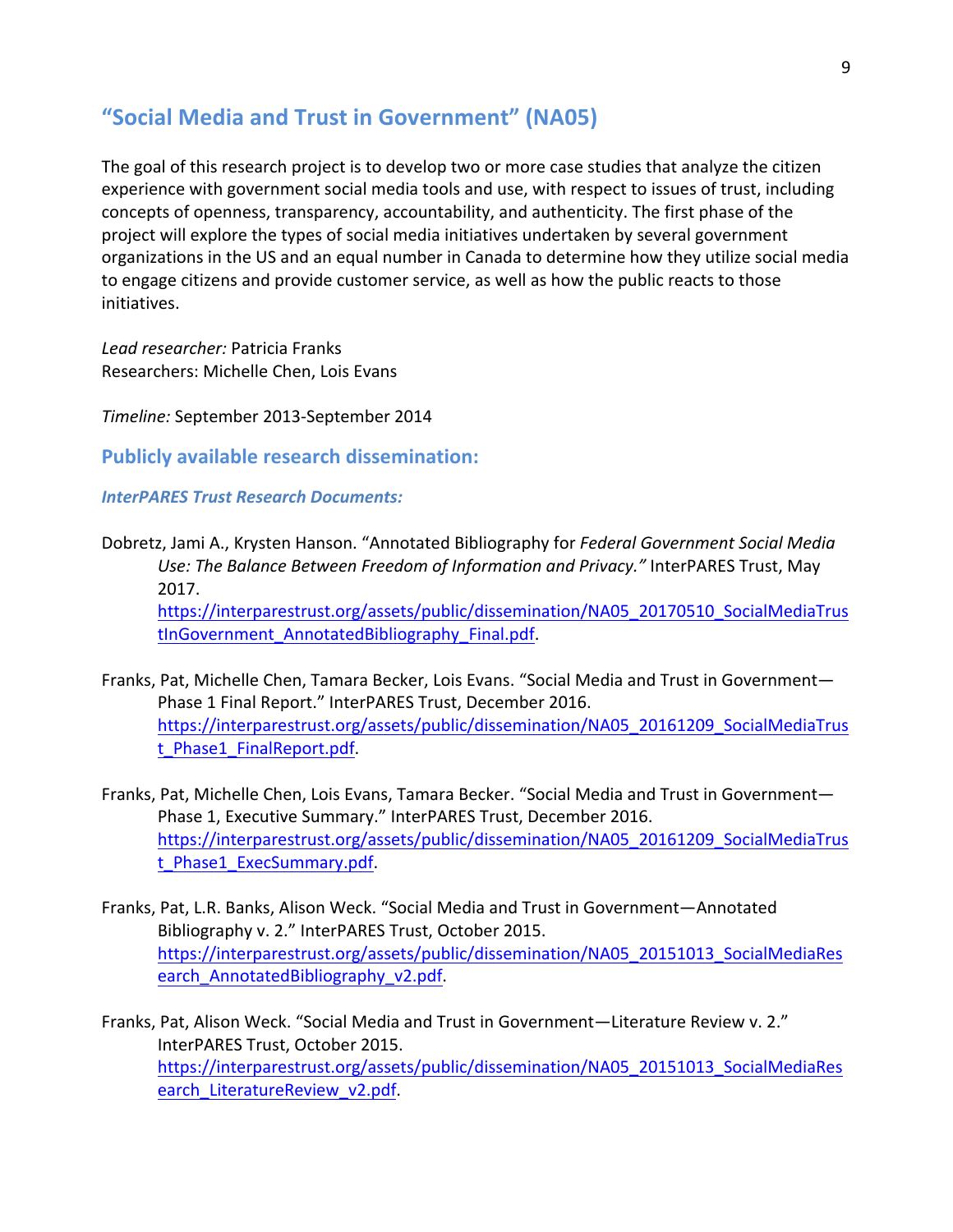#### *Conferences (Symposia, Sessions, Panels, Papers):*

- Evans, L., Pat Franks. "Social Media and Trust in North American Local Government Law Enforcement." Second European Conference on Social Media ECSM 2015. School of Accounting and Administration at the Polytechnic Institute of Porto, Portugal, July 9-10, 2015.
- Evans, L. "Police, Social Media, and Records." Third International Symposium of InterPARES Trust, Washington, DC, May 15, 2015. https://interparestrust.org/assets/public/dissemination/NA05\_20150515\_InternationalSy mposium3\_Evans\_PoliceSocialMediaAndRecords\_Presentation.pdf.
- Banks, L. R., Pat Franks. Social Media and Trust in Government. MARA Guest Lecture, SJSU iSchool Colloquium, December 3, 2014. Webcast available from: http://ischool.sjsu.edu/about/colloquia/Fall%202014
- Franks, P. C. "Managing Social Media as Official Records." [Panel moderator]. COSA, SAA, NAGARA Joint Annual Meeting: 2014 Archives & Records: Ensuring Success, Washington, DC, August 15, 2014.
- Franks, P. C. and M. Driskill. "Building Trust in Government through Social Media: An InterPARES Trust Research Project." European Conference on Social Media ECSM 2014, University of Brighton, UK, July 10-11, 2014.
- Franks, P.C. "Transforming Interactions Between Government and Communities through Social Media." [Conference Presentation]. CAIS 2014, Memories, Identities and Communities Conference, Dundee, Scotland, April 24-25, 2015.

**Journal Publications and Manuscripts** 

- Evans, L., Franks, P. and Chen, H. M. "Voices in the Cloud: Social Media and Trust in Canadian and U.S. Local Governments." (In press).
- Chen, H. M., Franks, P. and Evans, L. "Exploring Government Uses of Social Media through Twitter Sentiment Analysis." Journal of Digital Information Management, 14, no.5 (October 2016).
- Chen, H. M., Franks, P. and Evans, L. "A Comparative Study of Sentiment Analysis Techniques: The Case of Government Use of Twitter." 2016. [Unpublished manuscript].

**Privately available research dissemination:** 

#### "Literature Review." InterPARES Trust, May 2014.

https://interparestrust.org/docs/file/NA05\_20140721\_SocialMediaResearch\_LiteratureRev iew.pdf.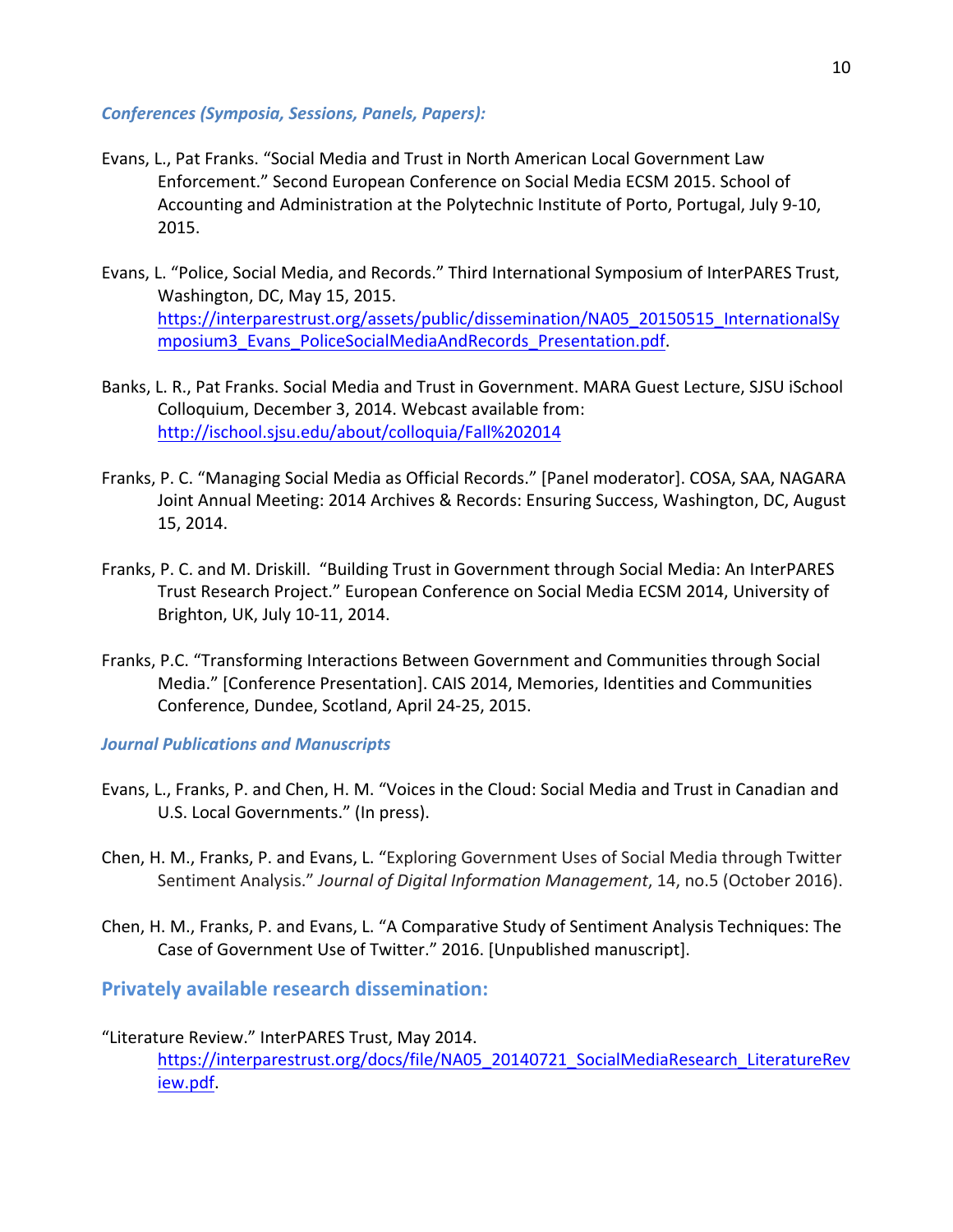- Franks, Patricia, Mark Driskil. "Annotated Bibliography for Social Media and Trust in Government." InterPARES Trust, May 2014. https://interparestrust.org/docs/file/NA05\_20140521\_SocialMediaResearch\_AnnotatedBi bliography.pdf.
- Franks, Patricia. "Social Media Research Project Proposal: Social Issues Cross Domain." InterPARES Trust, 2013.

https://interparestrust.org/docs/file/NA05\_20131028\_SocialMediaResearch\_Proposal.pdf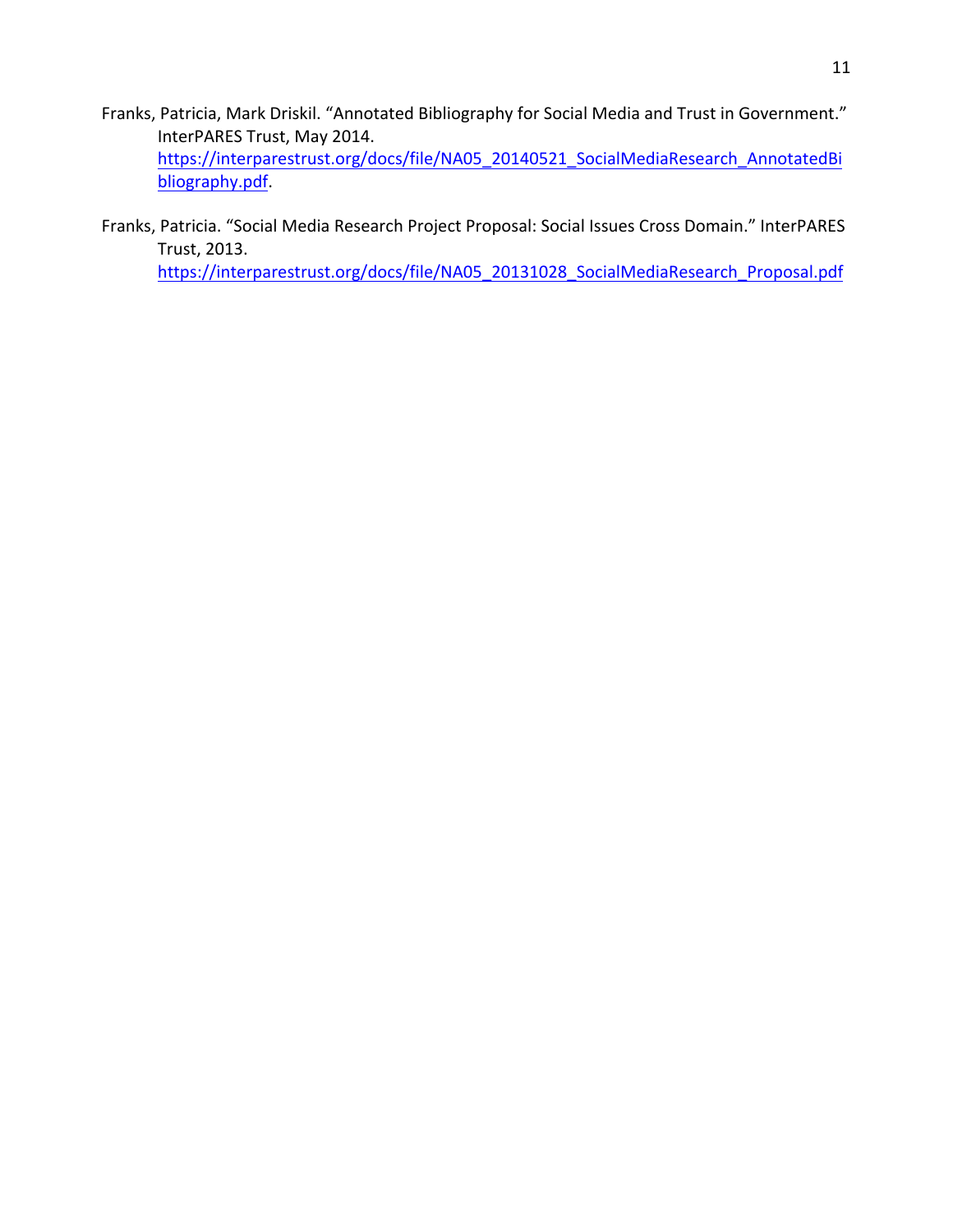### **"Historical Study of Cloud-Based Services" (NA11)**

This project will explore aspects of the foundations of trusting Cloud-Based Services (CBS) and will identify, to the degree possible, those CBS that suffered significant loss of trust by the user community. The outcome of the research will take the form of an annotated bibliography covered by a short essay summarizing the method of research, the reasons why trust was lost/regained, criteria on which loss or return of trust would be based, and patterns or observations from the bibliography.<sup>8</sup>

*Lead researcher:* Jim Suderman Additional researchers: Kathryn Nalliah, Mel Leverich

*Timeline:* Complete

**Publicly available research dissemination:** 

*Conferences (Symposia, Sessions, Panels, Papers):*

- Suderman, Jim. "How Open is Open? Recordkeeping in the Era of Open Data and Open Government: Citizen Engagement Initiatives in Canada." Presentation given at Society of American Archivists Annual Conference, Cleveland, OH, March 2015. https://interparestrust.org/assets/public/dissemination/Suderman-HowOpenisOpen.pdf.
- Suderman, Jim. "Contexts for Trust in Cloud-Based Services: An Historical Perspective." Presentation given at Digital Heritage 2015 Conference, Granada, Spain, September 28-October 2, 2015. http://www.digitalheritage2015.org/.

*Lectures, Workshops, and Seminars:*

Suderman, Jim. "InterPARES to InterPARES Trust: Evolving Research into the Preservation of Digital Records, 1999-2013+." La Innovación en los Archivos, Santiago, Chile, November 6, 2013.

*InterPARES Trust Research Documents:*

Suderman, Jim, Kathryn Nalliah, and Mel Leverich. *NA11 Historical Study of Cloud-based Services*— Final Report (InterPARES Trust: January 2015).

https://interparestrust.org/assets/public/dissemination/NA11\_20150109\_HistoricalStudyC loudServices\_InternationalPlenary2\_Report\_Final.pdf. 

**Privately available research dissemination:** 

*Article drafts*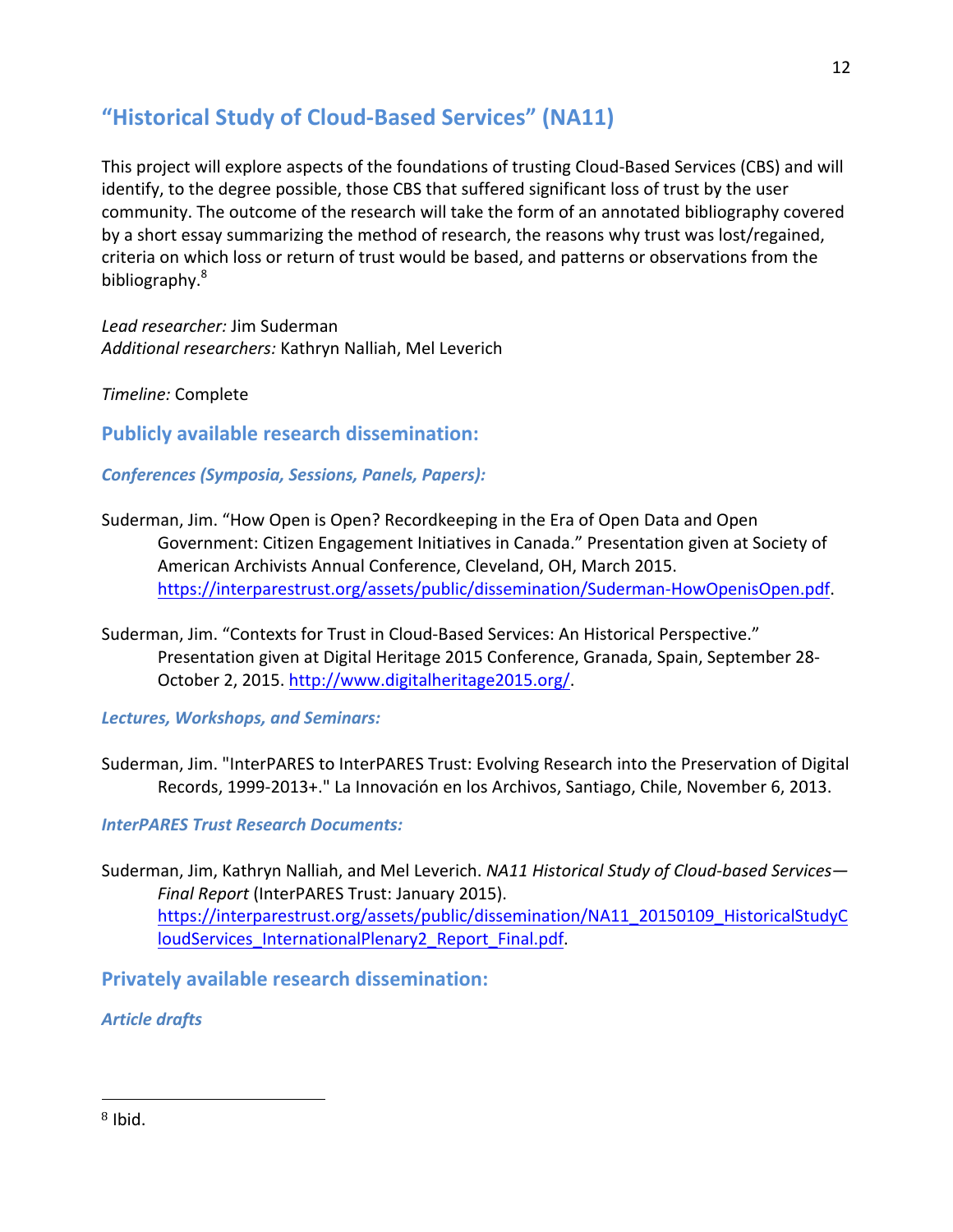Suderman, Jim, Kathryn Nalliah, and Mel Leverich. "Caveat Emptor: Why We Trust (Draft)." Journal of Cultural Heritage (February 2016): 1-20. https://interparestrust.org/docs/file/NA11\_20160228\_HistoricalStudyCloudServices\_Suder

manNalliahLeverich\_Article\_Draft.pdf.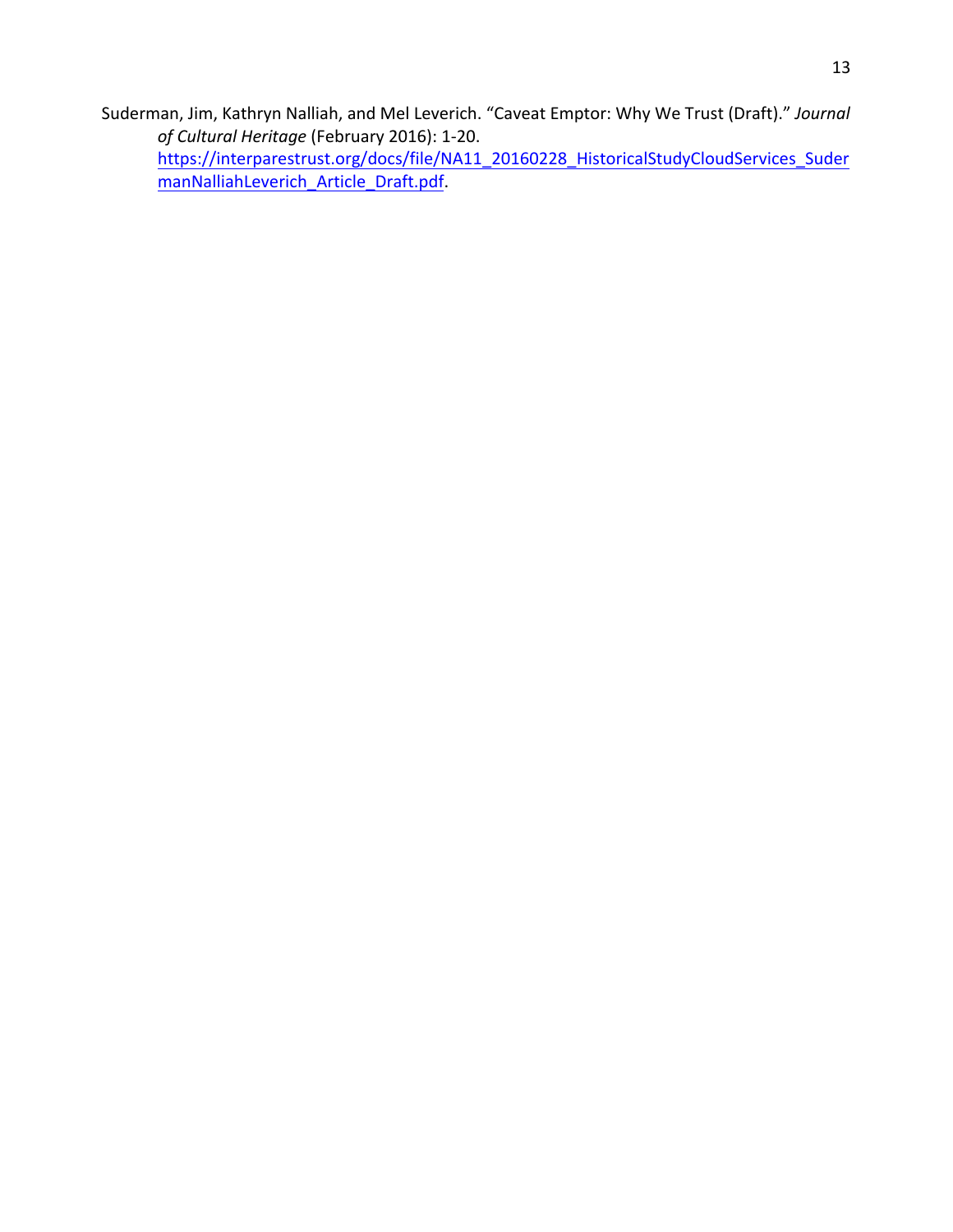# "Role of Cyber Tools and Social Media in the Development of the **Ukraine Crisis" (NA20)**

It seems that the modern cyber- and information and communication technologies (ICTs), both the Internet-based and cellular, including social media, play an important role in the development of the ongoing Ukrainian crisis which started in November 2013. Based on exploring this major evolving case, our research goal is to develop a theoretical framework outlining the input of the modern ICTs into the development of the contentious socio-political crisis having a globallyimportant geopolitical impact.

*Lead researcher:* Volodymyr Lysenko

*Timeline:* June 2014-May 2015

**Publicly available research dissemination:** 

*Conferences (Symposia, Sessions, Planning, Papers):*

Lysenko, Volodymyr. "Social Media and the Ukraine-Russia Conflict." Presentation at the Second International Symposium of InterPARES Trust, Victoria, B.C., October 17, 2014. https://interparestrust.org/assets/public/dissemination/IPT\_20141017\_InternationalSymp osium2 Lysenko SocialMediaUkraineCrisis Presentation.pdf.

**Privately available research dissemination:** 

*InterPARES Trust Research Documents:*

- Lysenko, Volodymyr. "Information War as an Integral Part of the Modern Hybrid Warfare: Role of Social Media—The Case of MH17." Presentation at the Annual Meeting of InterPARES Trust, Vancouver, British Columbia, February 18, 2015. https://interparestrust.org/docs/file/NA20\_20150218\_CyberToolsSocialMedia\_Internation alPlenary2\_Presentation.pdf.
- Lysenko, Volodymyr. "Research Project Proposal: Role of Cyber Tools and Social Media in the Development of the Ukrainian Crisis." InterPARES Trust, 2014. https://interparestrust.org/docs/file/NA20\_20140522\_CyberToolsSocialMedia\_NAWorksh op3\_Proposal.pdf.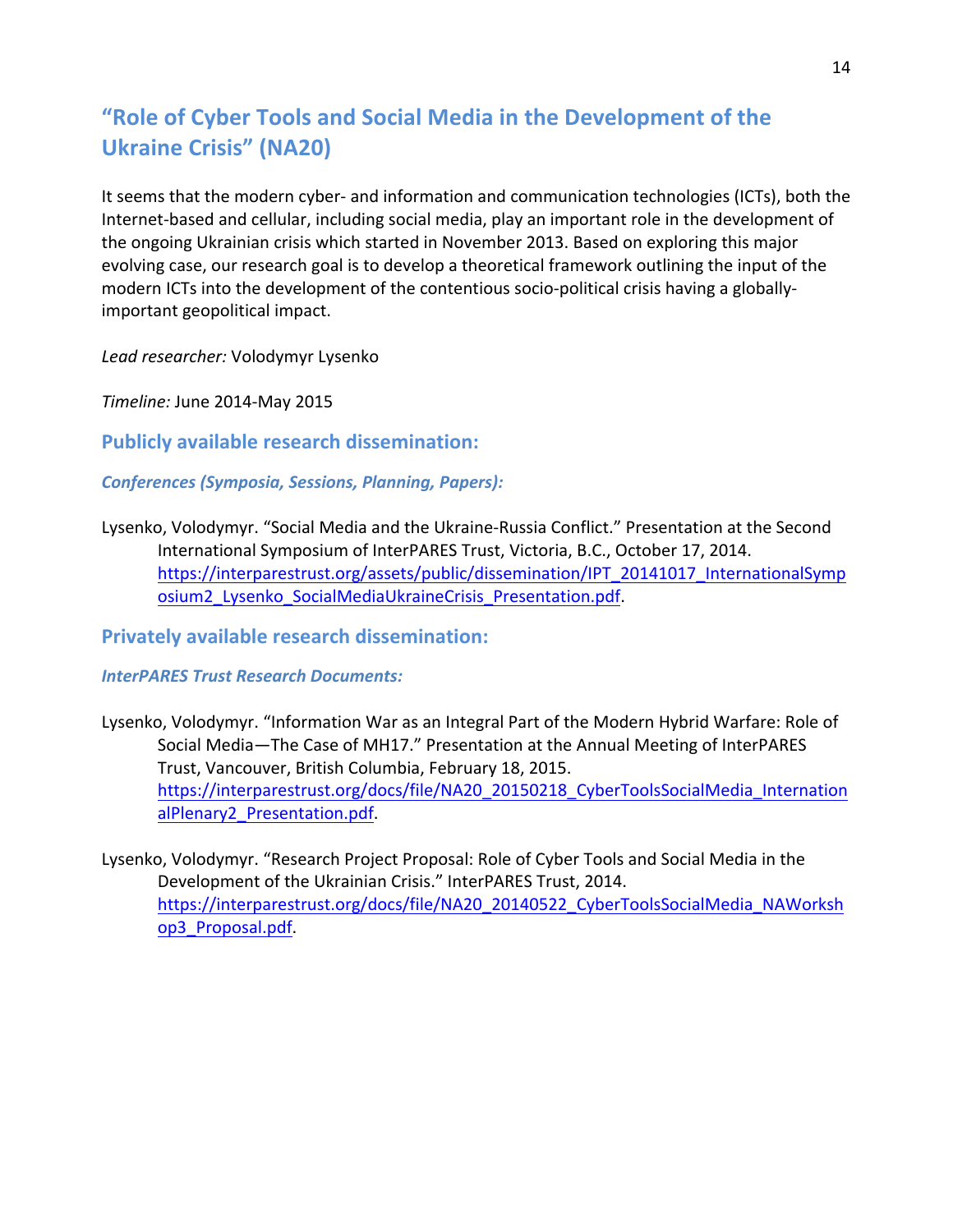# **"Documentary Video on the Role of Records Processes and Democracy" (NA24)**

In order to have a healthy democracy, the decisions and activities of government and crown corporations must be properly captured, managed and preserved as records. There is considerable concern regarding the responsibility of government and organizations to act in a transparent and accountable manner through routine records creation, management and preservation. This 20minute documentary will highlight the relationship between records processes and democracy, by asking the following questions: 1. How does proper records creation, management and preservation help your work, and why is it vital to the functioning of your organization? 2. Why and how do you properly generate, capture, manage, use and preserve government records?<sup>9</sup>

*Lead researcher:* Darrell Evans *Additional researchers:* Mia Steinberg 

*Timeline:* May 2016-April 2017

**Publicly available research dissemination:** 

*InterPARES Trust Research Documents:*

- Steinberg, Mia. "What is the Duty to Document?" (InterPARES Trust: 2017): https://interparestrust.org/assets/public/dissemination/Report2- WhatistheDutytoDocument.pdf.
- Steinberg, Mia. "What Should the Duty to Document Be?" (InterPARES Trust: 2017): https://interparestrust.org/assets/public/dissemination/Report3- WhatShouldtheDutytoDocumentBe.pdf.
- Steinberg, Mia. "What Was the Duty to Document?" (InterPARES Trust: 2017): https://interparestrust.org/assets/public/dissemination/Report1- WhatWastheDutytoDocument.pdf.

### **Privately available research dissemination:**

- Evans, Darrell. "Research Project Proposal—Revised: Democracy and the Duty to Document" (InterPARES Trust: 2016): https://interparestrust.org/docs/file/NA24\_20161003\_RKDocumentary\_NAWorkshop8\_Pr oposal\_Revised.pdf.
- Evans, Darrell. "Research Project Proposal: Documentary Video on Records Processes and Democracy" (InterPARES Trust: 2016):

 $9$  Ibid.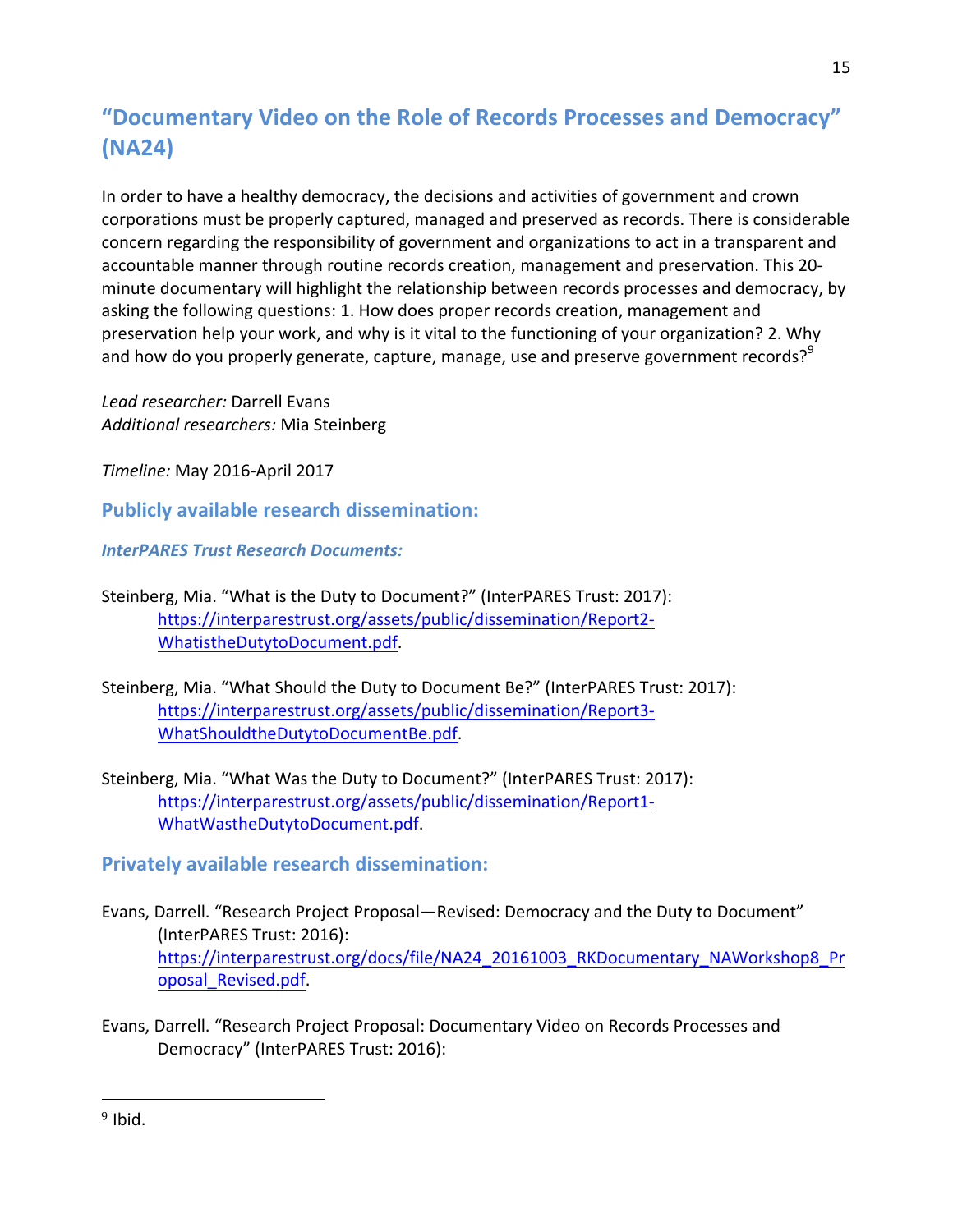https://interparestrust.org/docs/file/NA24\_20160518\_RKDocumentary\_NAWorkshop7\_Pr oposal\_Final.pdf. 

### **Anticipated research dissemination:**

• 20-30 minute documentary highlighting the importance to healthy democracy of proper creation, management, and preservation of government records. This documentary will incorporate in-person interviews, process-based action, still photographs, illustrations, and potentially animation. It will be intended for students in law, political science, journalism, and administrative fields, as well as freedom of information practitioners working in Canadian governments and crown corporations.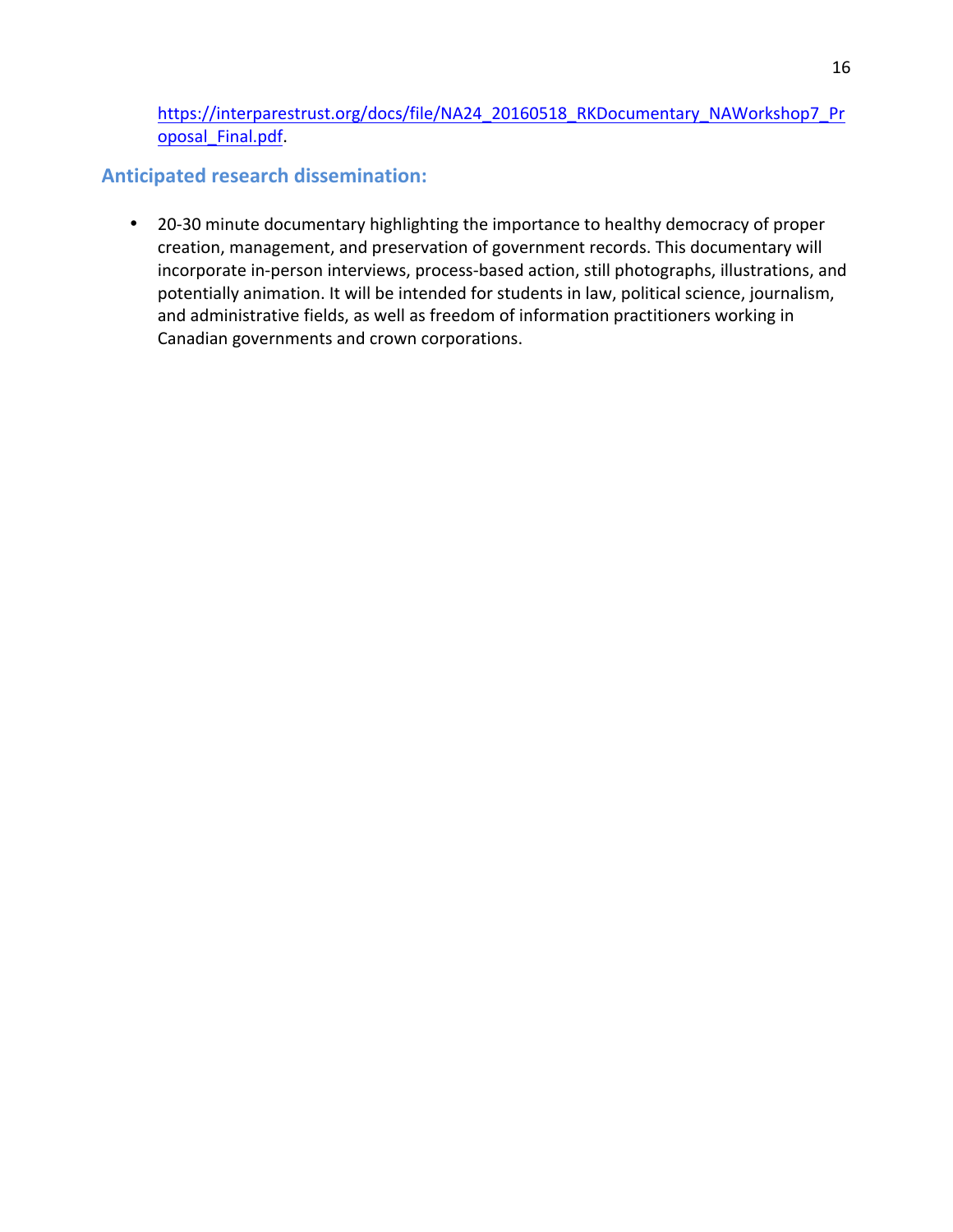# **Team Latin America**

### "Records in the Cloud Survey in Mexico and Then Beyond" (LA04)

This survey in Spanish about records in the cloud is similar to the survey launched by the Records in the Cloud project (www.recordsinthecloud.org) in order to get a comprehensive view from the perspective of the user in the Latin American Region and to compare the results with those obtained in previous surveys. The survey will then be conducted in Portuguese.<sup>10</sup>

*Lead researcher:* Juan Voutsass

*Timeline:* February 2014-?

**Privately available research dissemination:** 

Voutsass, Juan. "Research Project Proposal: Records in the Cloud Survey—Latin America Region." InterPARES Trust, 2014. https://interparestrust.org/docs/file/LA04\_20140215\_RecordsCloudSurvey\_InternationalPl enary1\_Proposal.pdf.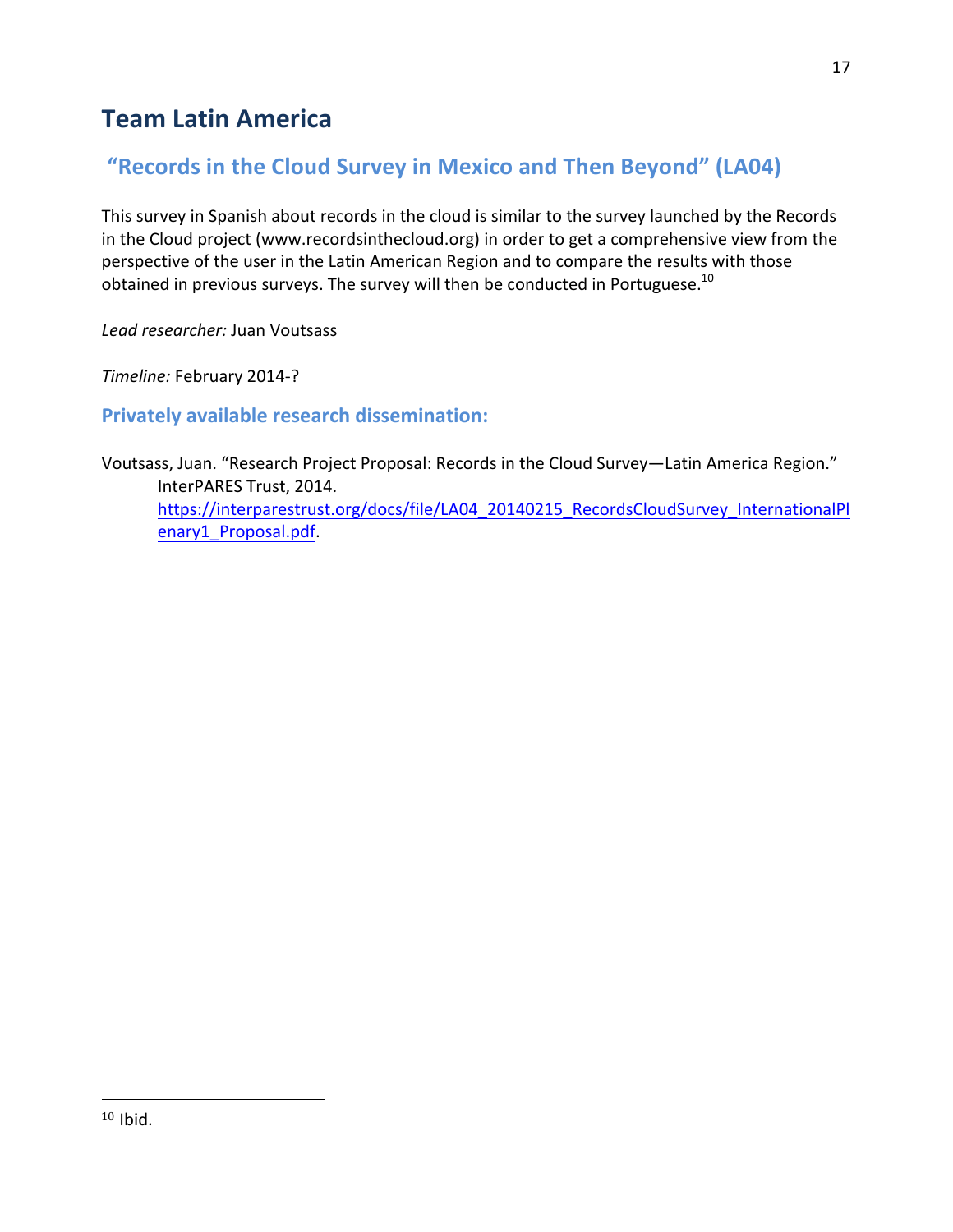## **Team Europe**

# "Social and Ethical Foundations of Preservation of Digital Historical-**Cultural Heritage" (EU12)**

The Project consists of three interconnected subprojects. Sub-Project 1: "Conditions of preservation of digital historical-cultural heritage on archives and museums websites of Ukraine" which is directed on the elaboration of policy for preservation of digital historical-cultural heritage and development of social and ethical recommendations for online access to these documents. Sub-project 2 "Policies and Standards for Online Access and Preservation of e-Government Content and Services" is directed on development of the best standards for practice and recommendations to provide e-government. Sub-Project 3 "Development of social and ethical guidelines for retention of digital historical-cultural heritage on archives and museums websites and elaboration of model policy of access and preservation of e-government services in Ukraine" is the final synthesized applied research. The purpose of the project is to develop the policy for management of digital documents which are on the web-sites of regional state archives and local history museums of Ukraine.

#### *Researchers:*

The project's research group consists of faculty, post-graduate students, and students of the Department of History and Records Management in the Institute of Humanities at the National Aviation University (Ukraine). The head of the research group, Iryna Tiurmenko, has a Doctor of Sciences (History) and is a Professor within and head of the Department of History and Records Management. Other members of the research group include the following: Mariya Rohozha, Doctor of Sciences (History), Professor; Lyudmila Bozhuk, Candidate of Sciences (History); Tetiana Kurchenko, Candidate of Sciences (History), Docent; Lesya Haletska, Candidate of Sciences (History). Faculty members participated at different stages of the project include the following: Svitlana Lytvynska, Candidate of Sciences (Philology), Docent; post-graduate students Oksana Klimchiuk, Zoryana Sverdlyk; students: Maryna Demyda, Martha Kushnir, Tetyana Tsvyd.

#### *Timeline:* February 2014-February 2016; three phases

### **Results of sub-project 1:**

- I. Tiurmenko elaborated methodology of the expert evaluation of the regional state archives web-sites system;
- T. Kurchenko clarified the evaluation methodology for local history museums web-sites;
- I. Tiurmenko, L. Bozhuk analyzed state and conditions of preservation of digital historicalcultural heritage, and dynamics of changes during 2014-2016 at web-sites of regional state archives of Ukraine;
- T. Kurchenko, L. Haletska analyzed state and conditions of preservation of digital historicalcultural heritage, and dynamics of changes during 2014-2016 at web-sites of local history museums of Ukraine;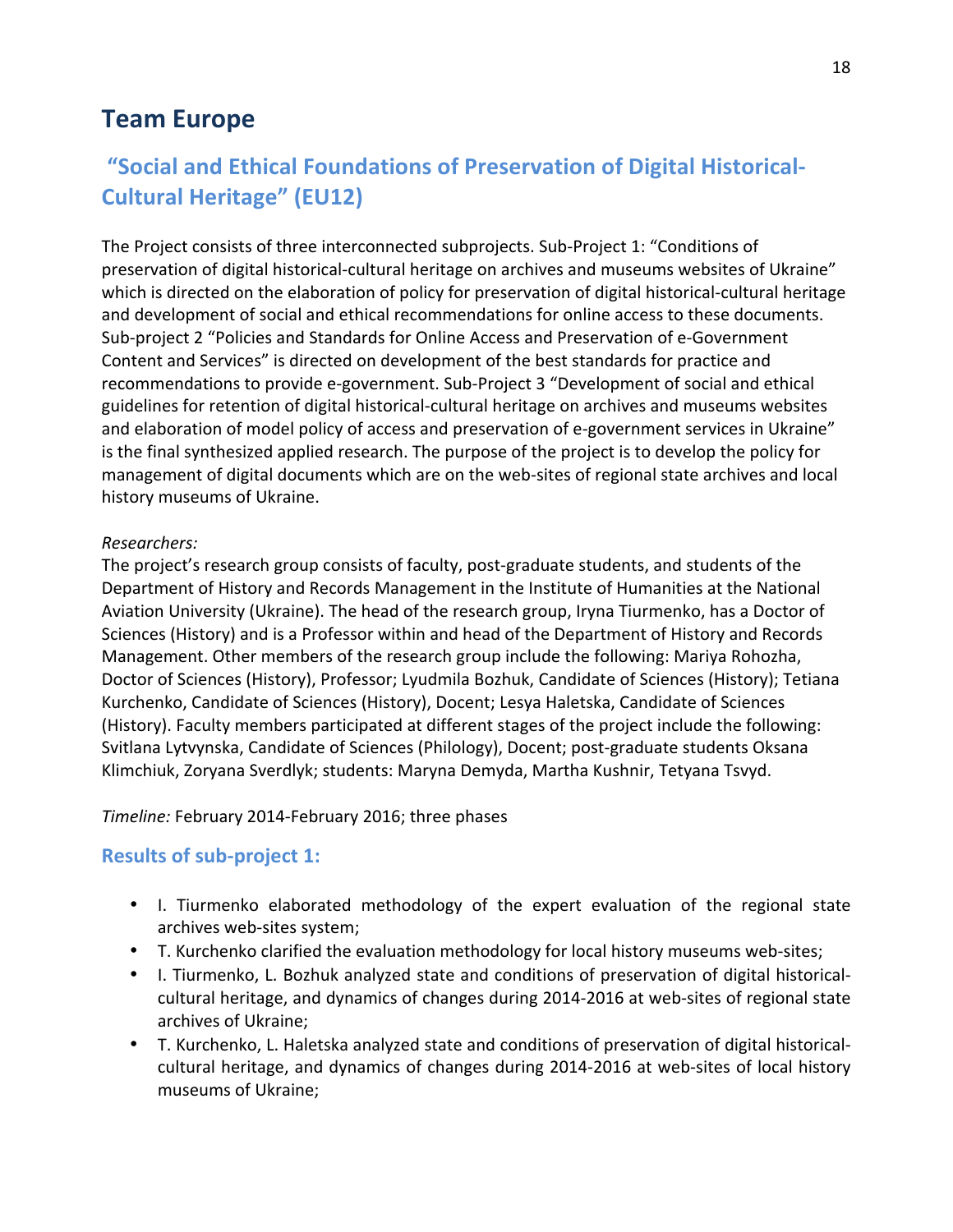- I. Tiurmenko, M. Rohozha, L. Bozhuk, T. Kurchenko, L. Haletska analyzed foreign experience of on-line access to historical and cultural heritage;
- M. Rohozha researched social and ethical grounds for preserving digital historic-cultural heritage;
- I. Tiurmenko and T. Kurchenko developed recommendations for social dimension of policy of preservation of digital historical-cultural heritage on archives and museums websites of Ukraine; M. Rohozha developed ethical dimension.

### **Publicly available research dissemination**

### *Publications<sup>11</sup>*

### I. Tiurmenko

- Tiurmenko I. Digital historic-cultural heritage at the archive institution websites in Ukraine and France: comparative analysis, in: Information, Communication, Society. Proceedings of International Conference (ICS-2014). May 21-24, 2014. Lviv, Lviv Polytechnic University (in Ukrainian). P**.** 282-283.
- ---. La politique de la préservation des documents numériques dans les Archives régionales du Sud d'Ukraine // Sud de l'Ukraine : dimensions ethnoculturelle, linguistique et religieuse : Matériaux du 5-ième conférence scientifique internationale, 24-25 avril 2015, Odessa, 2015. **P.** 381-385.
- ---. L'état de la préservation du patrimoine historique et culturel sur les sites web des archives  $d'$ Etats régionales  $d'$ Ukraine // « Le patrimoine national : préservation, accès, utilisation » : Matériaux de la conférence scientifique internationale, Kyiv, 7-9 avril 2015, Université nationale d'aviation / comité de rédaction I. Tiurmenko et compagnie. Kyiv: «Talkom», 2015. P.226–229.
- ---. Les méthodes des recherches sur la stratégie numérique dans le domaine de la préservation du patrimoine historique et culturel sur les sites web des services des archives d'Etats régionales d'Ukraine // Information. Communication. Société 2015: Matériaux du 4-ième conférence scientifique internationale ICS–2015, Lviv: Édition de l'Université polytechnique de Lviv, 2015. P. 234-235.
- ---. Accés et Préservetion numérique de l'héritage historique et culturel sur les sites web des Archives régionales de l'Ukraine // Conférence Internationale Supérieure d'Archvistiques (CISA), Paris, 16-20 novembre 2015. URL: http://zephyrin.culture.fr/download.php?file=c393b1328ee4f15059b3129ea5e8d886

<sup>&</sup>lt;sup>11</sup> This report section maintains the original publication groupings (by author) given by Dr. Tiurmenko in a special summary report prepared and sent to Dunks directly.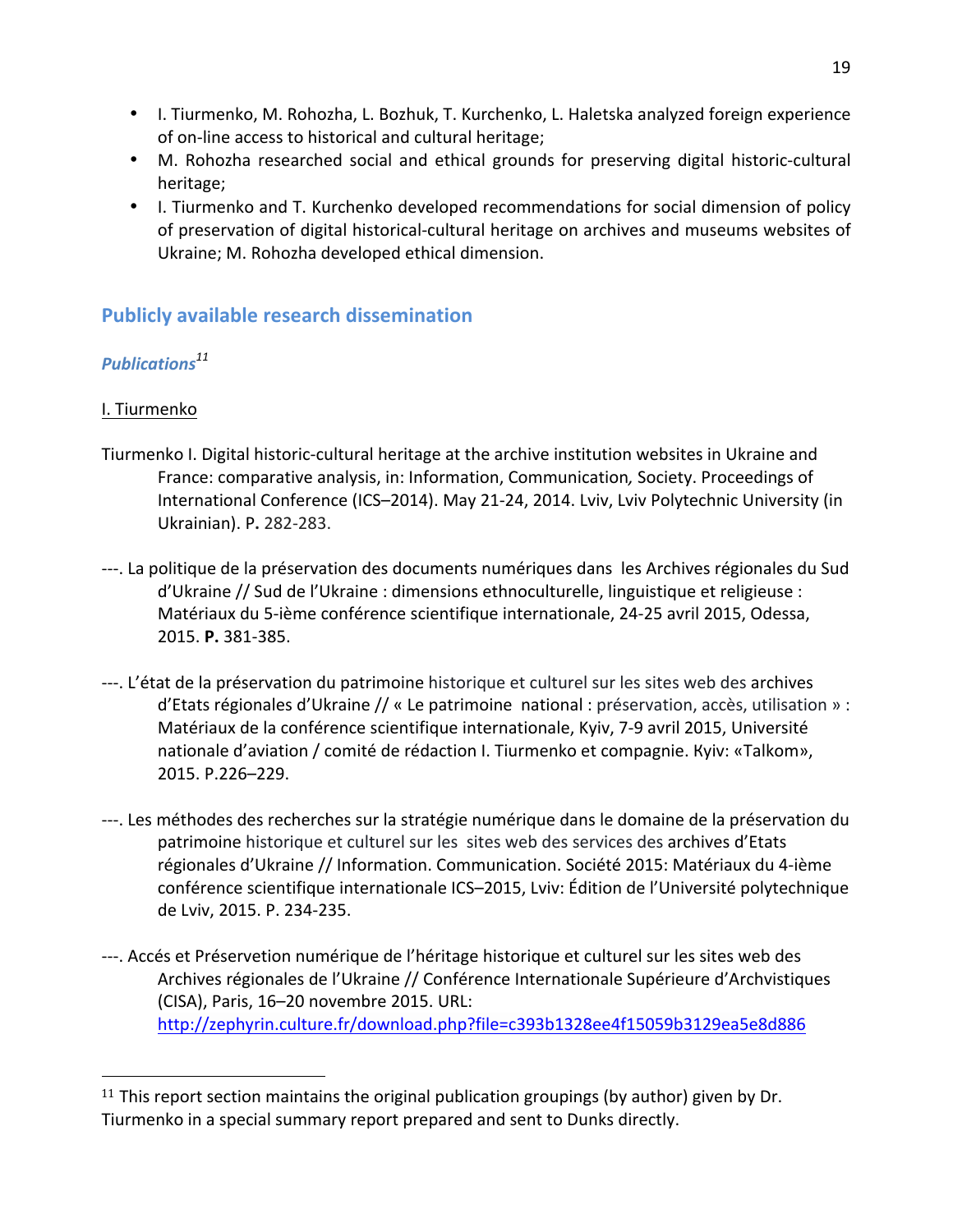---. Digital Historical and Cultural Heritage on the Web-Sites of the System of Ukraine's State Regional Archives: the Strategy of Access// Digital Space and archives. Ukrainian-Lithuanian Scientific Seminar, 17-18 March 2016. Kyiv. NAU.

#### M. Rohozha

- Rohozha, Mariya. Defining the Ethical Components on the Web-Sites of the Regional State Archives (Based on the Monitoring Results, October, 2014)// "Historical and Cultural Heritage: Preservation, Access and Use." International Scientific Conference, National Aviation University, Suceava, Romania, April 7-8, 2015. K.: Talkom, 2015. pp. 288-290. (Ukrainian).
- ---. Ethical Dimensions of Preservation of Digital Historical-Cultural Heritage// Practical Philosophy. Academic Journal. - 2014 - No 4 (54). - pp.63-68. (Ukrainian).
- ---. Problems and Prospects of Archivist Code of Ethics in Ukraine// Digital Space and Archives." Ukrainian-Lithuanian Scientific Seminar, National Aviation University, Kyiv, Ukraine, March 17-18, 2016.http://er.nau.edu.ua/bitstream/NAU/21653/1/%d0%9f%d1%80%d0%be%d0%b3%d1 %80%d0%b0%d0%bc\_%d0%93%d0%be%d1%82%d0%be%d0%b2%d0%b0\_14.03.16.pdf. (accessed 05.09.2016) (Ukrainian).

### L. Bozhuk

- Bozhuk, Lyudmila. Archival-information complex in the context of the open society in Ukraine// "Historical and Cultural Heritage: Preservation, Access and Use." International Scientific Conference, National Aviation University, Suceava, Romania, April 7-8, 2015. K.: Talkom, 2015. pp. 238-241. (Ukrainian).
- ---. Information Resources and Internet Services in the Work of Archives in Ukraine// Information Education and Profession-Communicative Technologies of the XXI Century. The 8th International Scientific Conference, Odessa, September 11-12 2015. Odessa: FOP Harazha, 2015. pp. 160-172 (Ukrainian).
- ---. Information Activity of the State Archives of Ukraine within Development of the Open Access Society//Documentary and Information Communications in Situation of Globalization: Status, Problems and Prospects. The 1st All Ukrainian Scientific Internet Conference. Poltava, December 2, 2015. Poltava: PoltNTU, 2016. pp. 121-125. (Ukrainian).
- ---. Information Resources and Internet Services in the Work of Archives in Ukraine //"Digital Space and Archives." Ukrainian-Lithuanian Scientific Seminar, National Aviation University, Kyiv, Ukraine, March 17-18, 2016. http://er.nau.edu.ua/bitstream/NAU/21653/1/%d0%9f%d1%80%d0%be%d0%b3%d1%80 %d0%b0%d0%bc\_%d0%93%d0%be%d1%82%d0%be%d0%b2%d0%b0\_14.03.16.pdf. (accessed 05.08.2016) (Ukrainian).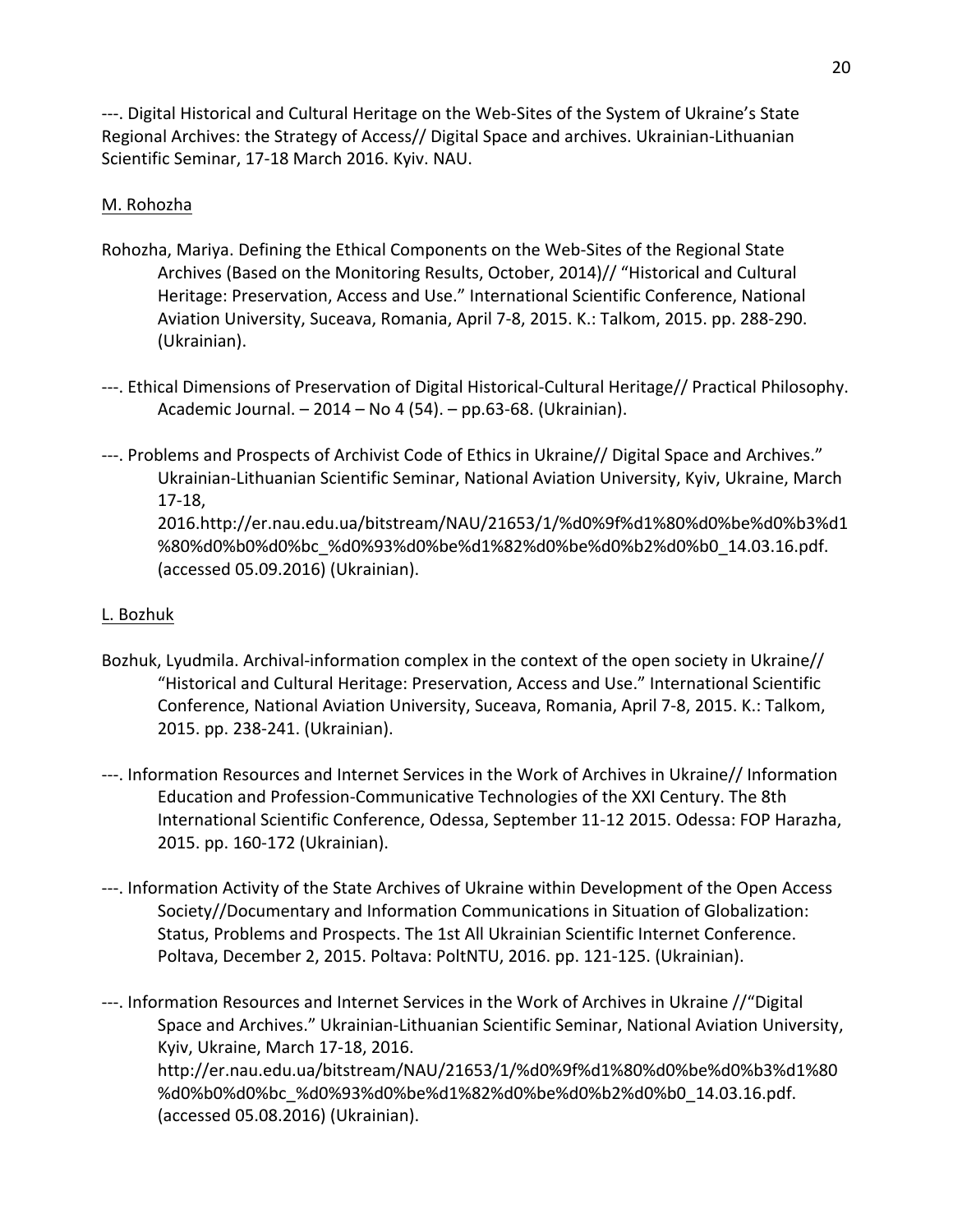#### T. Kurchenko

- Kurchenko T. Electronic exhibitions and virtual tours as a condition of access availability and preservation status of digital historical and cultural heritage on the web sites of Ukrainian regional history museums //Informational education and professional-communicative technologies of XXI centuries: materials of VIII International scientifically-practical conference, Odessa, September 10-12th. 2015, Odessa national politechnical university/under the editorship V.G. Sprinsyan. Odessa: FOP Garage, 2015. P.134-138. (Ukrainian).
- ---. Availability and preservation status of digital historical and cultural heritage on the web sites of regional history museums//Historical and cultural heritage: preservation, access, use: materials of the International scientific conference, Kyiv, April 7-9th, April 2015, National Aviation University/under the editorship I. Tiurmenko. Kyiv: «Talkom», 2015. P. 206-209. (Ukrainian).
- ---. Availability and preservation status of digital historical and cultural heritage on the web sites of South Ukrainian regional history museums// South Ukraine, ethno-cultural, linguistic, cultural and religious dimensions: materials of the V International scientific conference, April 24-25<sup>th</sup>, 2015, Odessa/ under the editorship M. Myhaylutsa. Odessa: ONMU, 2015, P. 144-148. (Ukrainian).
- ---. Availability status of historical and cultural heritage on the web sites of Ukrainian regional history museums: yesterday, today, tomorrow //Digital cultured historical heritage on websites of public archives regions of Ukraine: strategy Access// Program Ukrainian-Lithuanian scientific seminar "The digital space and archives", March17th, 2016. URL http://er.nau.edu.ua/bitstream/NAU/21653/1/%d0%9f%d1%80%d0%be%d0%b3%d1%80 %d0%b0%d0%bc\_%d0%93%d0%be%d1%82%d0%be%d0%b2%d0%b0\_14.03.16.pdf ( date of appeal: 27.07.2016). (Ukrainian).

#### L. Khaletska

- Khaletska L.P. "Digitalization of museum collections: the French example ("Videomuseum" project) // Information, communication, society: collected works from 4th International Scientific Conference ICS-2015. Lviv: Lviv Politechnic publishing, 2015: 236-237 (Ukrainian).
- ---. "Digitalization of museums in France using the example of web-page JOCONDE" // Relationship between paper documentalisation and digital evolution in the age of globalization: the current state, problems and perspective: collected works of I Ukrainian scientific internet conference, Poltava city, December 3, 2015 / I.G. Perederiy, A.A. Solyanik et al., Poltava: PoltNTU, 2016: 125-128 (Ukrainian).
- ---. "The Qualitative Principles of Web-Pages of cultural and scientific entities: the experience in Europe" // Historic and cultural heritage: preservation, access, use: collected works of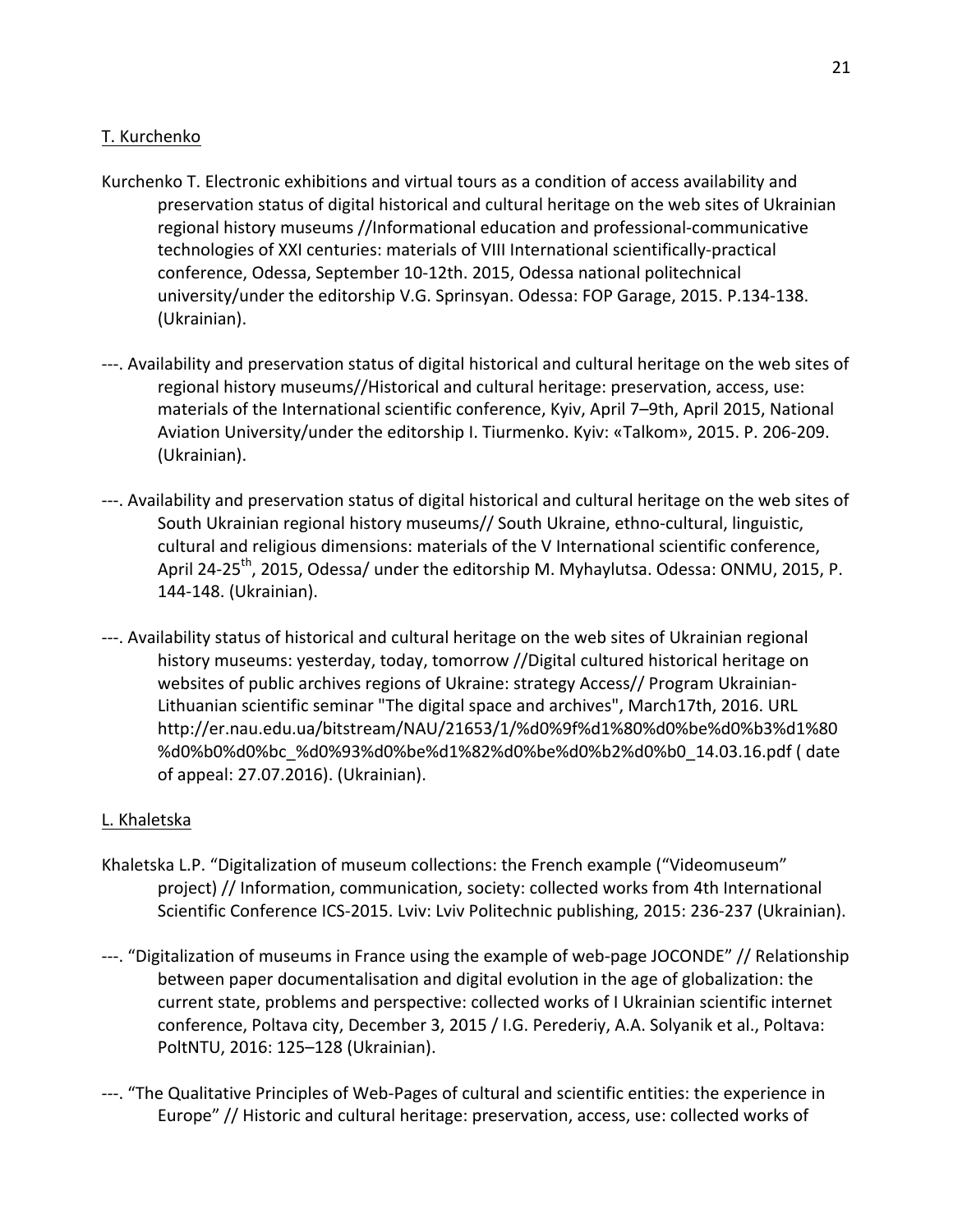International scientific conference, Kiev, April 7-9, 2015; National Aviation University/ Turmenko et al.; "Talkom", 2015: 230-233 (Ukrainian).

- ---. "Digital historical and cultural heritage: the problems of quality and usage (based on French web-pages analysis // part of Ukaine-Litva scientific seminar "Digital space and archives", March 17, 2016; http://er.nau.edu.ua/bitstream/NAU/21653/1/%d0%9f%d1%80%d0%be%d0%b3%d1%80 %d0%b0%d0%bc\_%d0%93%d0%be%d1%82%d0%be%d0%b2%d0%b0\_14.03.16.pdf.)
- ---. "Digital preservation of documents based on an example of French National Library // Librarianism. Documentology. Informatology. No.4 (2015): 26-34 (Ukrainian).
- ---. "Digital preservation of UNESCO listed entities in Ukraine and France (based on an analysis of web-pages of Kievan Sofia and Notre-Dame de Chartres Cathedral) // Specific historical disciplines: the questions of theory and methodology. Digital information resources: collection of works under NAN Ukraine, Institute of History of Ukraine, No. 25 (2015): 161-172 (Ukrainian).

### O. Klimchuk

- Klimchuk, O. "Role of the Central State Electronic Archive of Ukraine in Preservation of Digital Heritage." In *Informational Documentary Communications in Globalized Society: Proceedings of International Conference, Kyiv, March 21-22, 2013: 78-79. (Ukrainian).*
- ---. "Preservation of Electronic Documents in E-Government System and Challenges of Contemporaneity." In *Informational Society in Ukraine: International Academic Congress Book of Abstracts, Kyiv, October 29, 2013*. State Agency on Science, Innovations and Informatization of Ukraine: 47-48. (Ukrainian).

#### S. Lytvynska

- Lytvynska, S. "Problems of Functioning of National Standards, Series "Information and Documentation." Library Studies, Records Management, Information Studies 1 (2013): 8-16. (Ukrainian).
- ---. "Harmonization of Ukrainian National Standards, Series "Information and Documentation", with International and European Ones: Achievements and Prospect." Information Security 2, no. 18 (2012): 43-47. (Ukrainian).

#### *Lectures, Workshops, and Seminars*

Tiurmenko, Iryna. "Digital Space and Archives." Ukrainian-Lithuanian Scientific Seminar, National Aviation University, Kyiv, Ukraine, March 17-18, 2016. https://interparestrust.org/assets/public/dissemination/IPT\_20160317\_DigitalSpaceandAr chivesSeminarUkraine\_Program.pdf.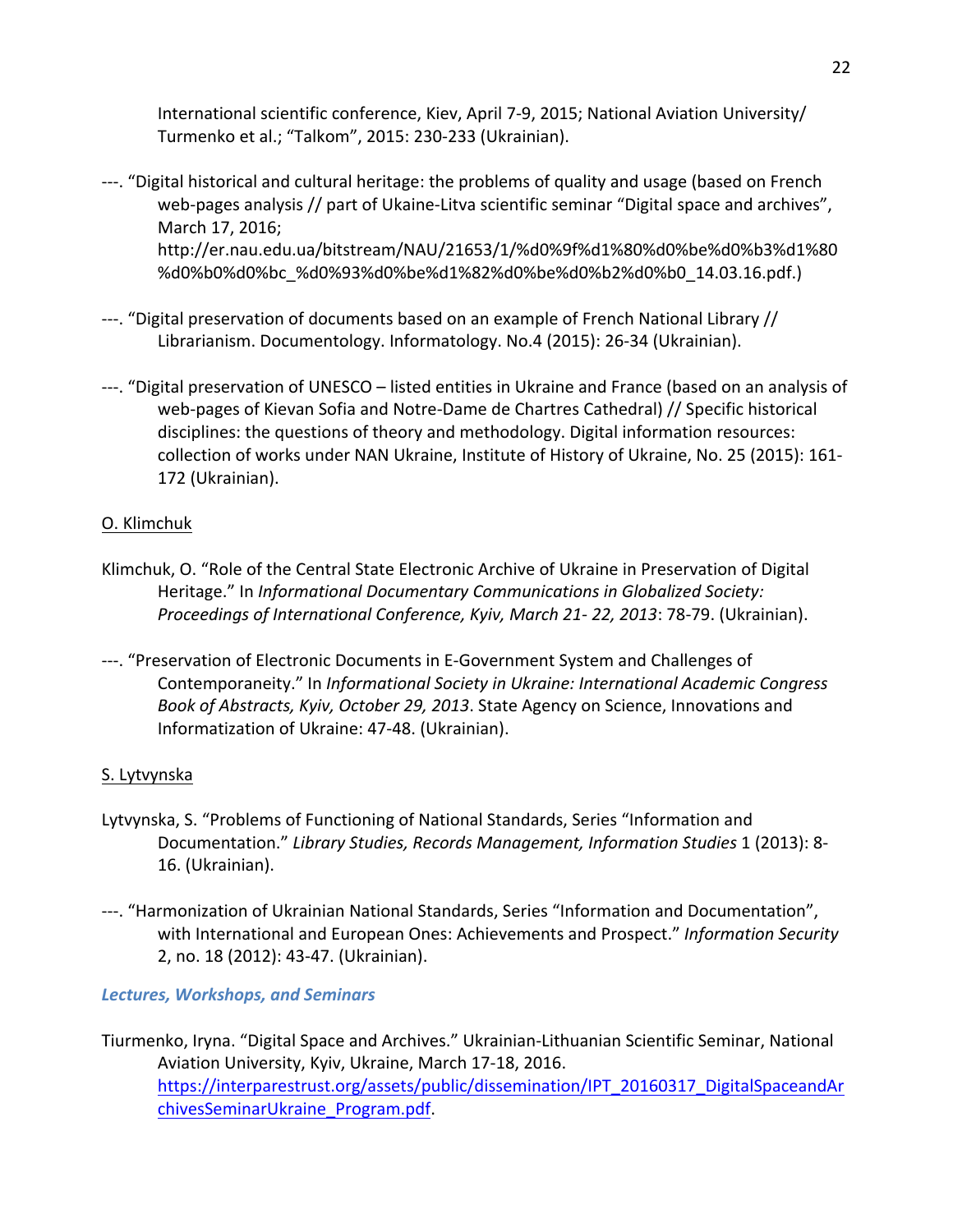#### *Conferences (Symposia, Sessions, Panels, Papers)*

Tiurmenko, Iryna. "Historical and Cultural Heritage: Preservation, Access and Use." International Scientific Conference, National Aviation University, Suceava, Romania, April 7-8, 2015. https://interparestrust.org/assets/public/dissemination/HistoricalCulturalHeritage\_Interna tionalScientificConference\_Kyiv.pdf. 

**Privately available research dissemination:** 

- Tiurmenko, Iryna. "The Ukrainian-Lithuanian Scientific Archival Seminar: Approbation of the Research Results Achieved by InterPARES Trust's Kyiv Group." InterPARES Trust, March 27, 2016. https://interparestrust.org/docs/file/EU12\_20160317\_UkrainianLithuanianScientificArchiv alSeminar\_Tiurmenko\_Report.pdf.
- Tiurmenko, Iryna. "Sub-Project 1: Social and Ethical Foundations of Preservation of Digital-Historical Cultural Heritage—Interim Report 2." InterPARES Trust, 2014. https://interparestrust.org/docs/file/EU12\_20141028\_FoundationsOfPreservation\_EU-TRWorkshop3\_Report.pdf.
- Tiurmenko, Iryna. "Foundations of Preservation: Expert Site Evaluation Checklist." InterPARES Trust, September 2014. https://interparestrust.org/docs/file/EU12\_20140908\_FoundationsOfPreservation\_Checkli st.pdf.
- Tiurmenko, Iryna. "Interim Report 1—Social and Ethical Foundations of Preservation of Digital-Historical Cultural Heritage." InterPARES Trust, 2014. https://interparestrust.org/docs/file/EU12\_20140515\_FoundationsOfPreservation\_EUWor kshop2\_Report.pdf.
- Tiurmenko, Iryna. "Research Project Proposal: Social and Ethical Foundations of Preservation of Digital-Historical Cultural Heritage--Sub-Project 1." InterPARES Trust, 2014. https://interparestrust.org/docs/file/EU12\_20140407\_FoundationsOfPreservation-Phase1\_EUWorkshop2\_Proposal\_Final.pdf.
- Tiurmenko, Iryna. "Research Project Proposal: Social and Ethical Foundations of Preservation of Digital-Historical Cultural Heritage--Sub-Project 2." InterPARES Trust, 2014. https://interparestrust.org/docs/file/EU12\_20140407\_FoundationsOfPreservation-Phase2\_EUWorkshop2\_Proposal\_Final.pdf.

**Anticipated research dissemination:**

• The research group has finished working on a monograph and is preparing it for publication.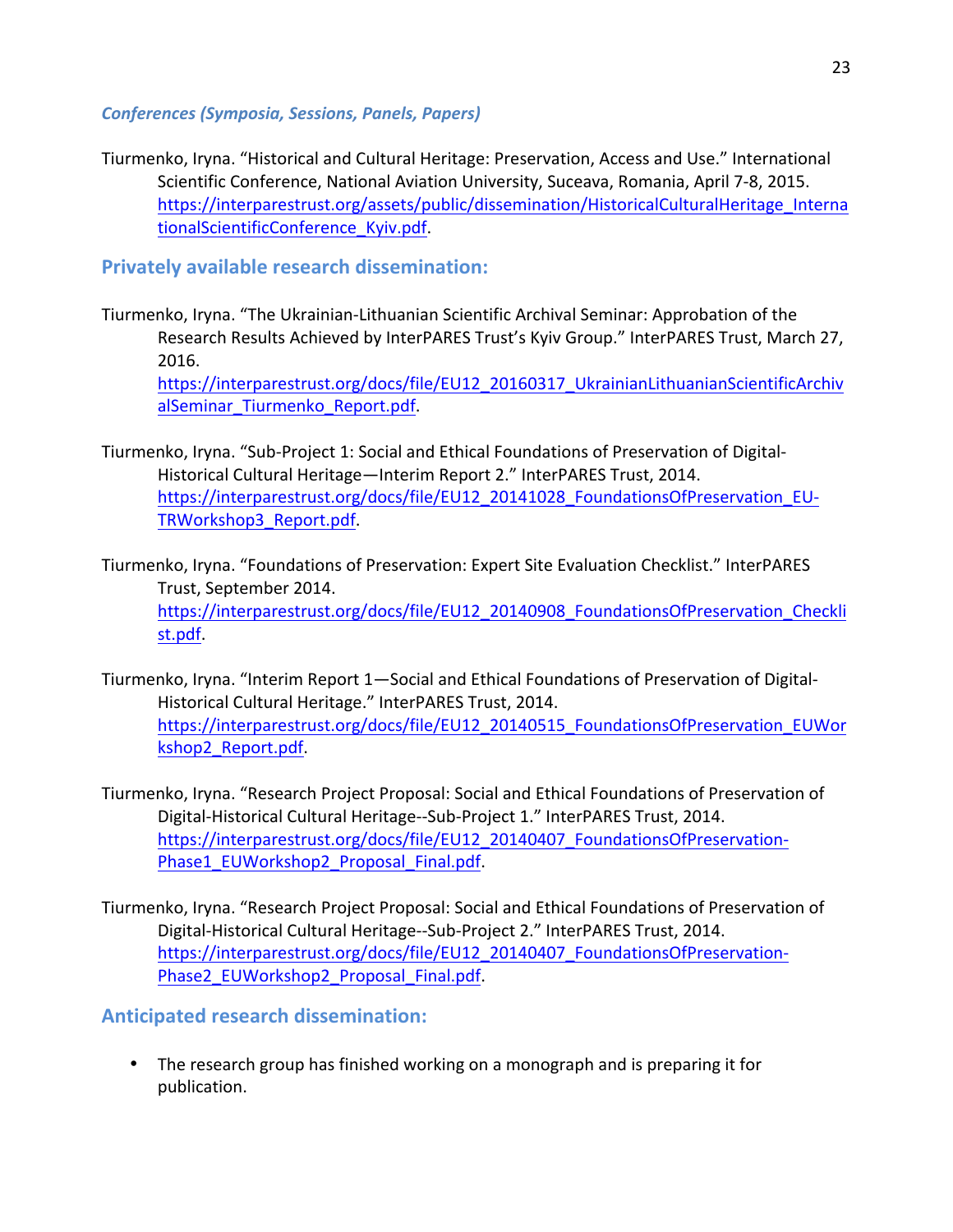### "The Materiality of Records and Attributes of Trust" (EU13)

The basic assumptions of this project is that materiality, including artefactual form and visual representations, is framing the contextual and purposive constituents of records. Materiality is a carrier of meaning, and mediates the interpretation, understanding and use of records, and thus the conception of trustworthiness. The Internet adds further complexity to the issue. Records are always relational, but on the Internet they are entangled in an almost ubiquitous and boundless network of information constructs, systems, technical infrastructure and institutions. The purpose of this project is to explore the concept of materiality and its relevance for archival theory in order to establish a framework for further research and development.

Lead researcher: Anneli Sundqvist

*Timeline:* October 2014-December 2015

**Privately available research dissemination:** 

Sundqvist, Anneli. "Research Project Proposal: The Materiality of Records and Attributes of Trust." InterPARES Trust, 2014. https://interparestrust.org/docs/file/EU13\_20141011\_MaterialityAttributesOfTrust\_EU-TRWorkshop3\_Proposal.pdf.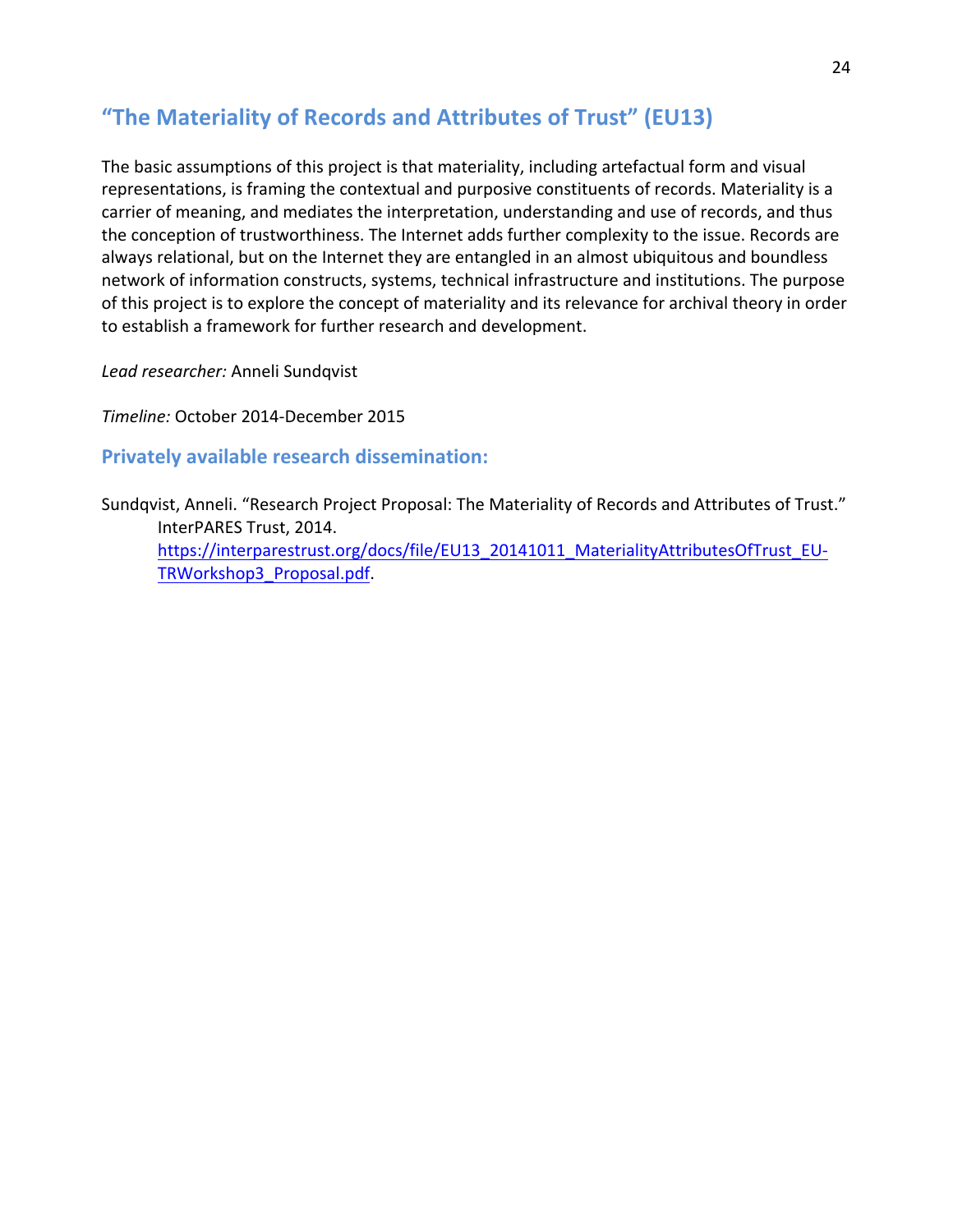# **Contact Information for Team Leads**

| <b>Project Title</b>  | <b>Project Identifier</b> | <b>Researcher and</b>      | <b>Email Address of Lead</b>   |
|-----------------------|---------------------------|----------------------------|--------------------------------|
|                       |                           | Their Institution of       | Researcher                     |
|                       |                           | Employment                 |                                |
| <b>Exploration of</b> | AS08                      | Ning Zhang,                | lehrerinzhang@163.com          |
| Electronic Records'   |                           | Professor, School of       |                                |
| Authenticity: Social  |                           | Information                |                                |
| Awareness             |                           | Resource                   |                                |
|                       |                           | Management,                |                                |
|                       |                           | Renmin University of       |                                |
|                       |                           | China                      |                                |
| Disclosure of         | AS10                      | Li (Sherry) Xie,           | sherrylx@outlook.com           |
| Chinese               |                           | Professor, Renmin          |                                |
| Government            |                           | University of China,       |                                |
| Information           |                           | School of                  |                                |
|                       |                           | Information                |                                |
|                       |                           | Resource                   |                                |
|                       |                           | Management                 |                                |
|                       | AS10                      | Jian (Jenny) Wang,         | wj@ruc.edu.cn                  |
|                       |                           | Professor, Renmin          |                                |
|                       |                           | University of China,       |                                |
|                       |                           | School of                  |                                |
|                       |                           | Information                |                                |
|                       |                           | Resource                   |                                |
|                       |                           | Management                 |                                |
| Putting the "Fun"     | <b>NA04</b>               | Fiorella Foscarini,        | fiorella.foscarini@utoronto.ca |
| Back in "Functional"  |                           | Associate Professor,       |                                |
|                       |                           | University of              |                                |
|                       |                           | Toronto, Faculty of        |                                |
|                       |                           | Information                |                                |
|                       | <b>NA04</b>               | Weimei Pan, Ph.D           | weimei.pan@alumni.ubc.ca       |
|                       |                           | Student, University        |                                |
|                       |                           | of British Columbia,       |                                |
|                       |                           | School of Library,         |                                |
|                       |                           | Archival, and              |                                |
|                       |                           | <b>Information Studies</b> |                                |
|                       | <b>NA04</b>               | Lisa Daulby, Adjunct       | daulby@sympatico.ca            |
|                       |                           | Professor, San Jose        |                                |
|                       |                           | State University,          |                                |
|                       |                           | School of Library and      |                                |
|                       |                           | <b>Information Science</b> |                                |
|                       | <b>NA04</b>               | Jim Suderman,              | jgsuderman@gmail.com           |
|                       |                           | Records Director,          |                                |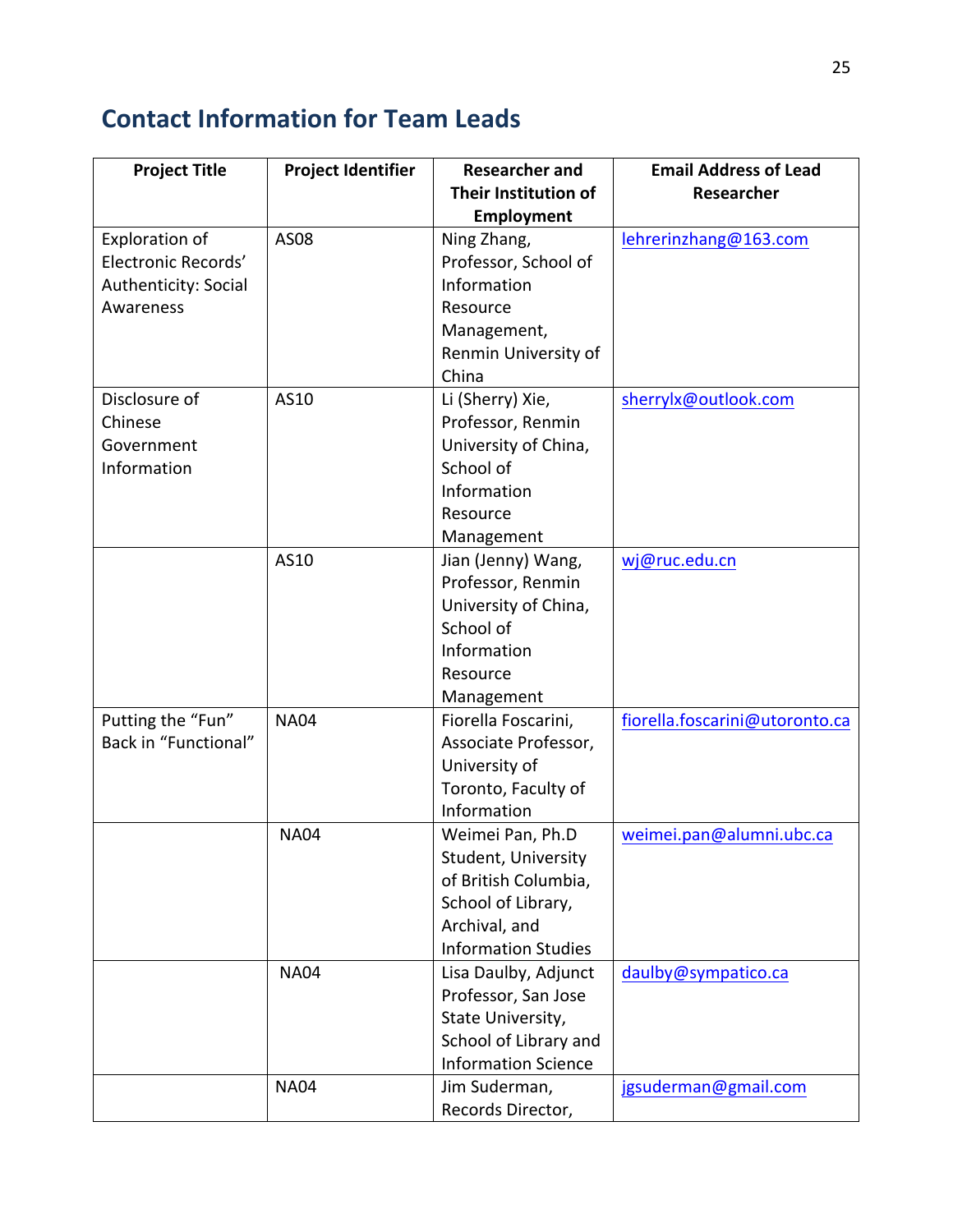| <b>Project Title</b>     | <b>Project Identifier</b> | <b>Researcher and</b>       | <b>Email Address of Lead</b> |
|--------------------------|---------------------------|-----------------------------|------------------------------|
|                          |                           | Their Institution of        | Researcher                   |
|                          |                           | <b>Employment</b>           |                              |
|                          |                           | City of Toronto             |                              |
| Social Media and         | <b>NA05</b>               | Patricia Franks,            | patricia.franks@sjsu.edu     |
| Trust in                 |                           | Associate Professor,        |                              |
| Government               |                           | San Jose State              |                              |
|                          |                           | University, School of       |                              |
|                          |                           | Library and                 |                              |
|                          |                           | <b>Information Science</b>  |                              |
|                          | <b>NA05</b>               | Lois Evans, Ph.D            | loisevans18@gmail.com        |
|                          |                           | Student, University         | levans18@mail.ubc.ca         |
|                          |                           | of British Columbia,        |                              |
|                          |                           | School of Library,          |                              |
|                          |                           | Archival and                |                              |
|                          |                           | <b>Information Studies</b>  |                              |
|                          | <b>NA05</b>               | Michelle Chen,              | hsuanwei.chen@sjsu.edu       |
|                          |                           | Assistant Professor,        |                              |
|                          |                           | San Jose State              |                              |
|                          |                           | University, School of       |                              |
|                          |                           | Library and                 |                              |
|                          |                           | <b>Information Science</b>  |                              |
| Historical Study of      | <b>NA11</b>               | Jim Suderman,               | jgsuderman@gmail.com         |
| Cloud-Based              |                           | Records Director,           |                              |
| <b>Services</b>          |                           | City of Toronto             |                              |
| Role of Cyber Tools      | <b>NA20</b>               | Volodymyr Lysenko,          | vlysenko@uw.edu              |
| and Social Media in      |                           | <b>Research Scientist</b>   |                              |
| the Development of       |                           | and Lecturer,               |                              |
| the Ukraine Crisis       |                           | University of               |                              |
|                          |                           | Washington,                 |                              |
|                          |                           | Information School          |                              |
| Documentary Video        | <b>NA24</b>               | Darrell Evans,              | darrell@ciips.ca             |
| on the Role of           |                           | Canadian Institute          |                              |
| <b>Records Processes</b> |                           | for Information and         |                              |
| and Democracy            |                           | <b>Privacy Studies</b>      |                              |
| Records in the           | <b>LA04</b>               | Juan Voutssas,              | voutsass@unam.mx             |
| Clouds Survey in         |                           | <b>Universidad Nacional</b> |                              |
| Mexico and Then          |                           | Autonoma de                 |                              |
| Beyond                   |                           | Mexico, Institute de        |                              |
|                          |                           | Investigaciones             |                              |
|                          |                           | Bibliotecologicas y de      |                              |
|                          |                           | la Informacion              |                              |
| Social and Ethical       | <b>EU12</b>               | Iryna Tiurmenko,            | azap@voliacable.com          |
| Foundations of           |                           | Professor, National         |                              |